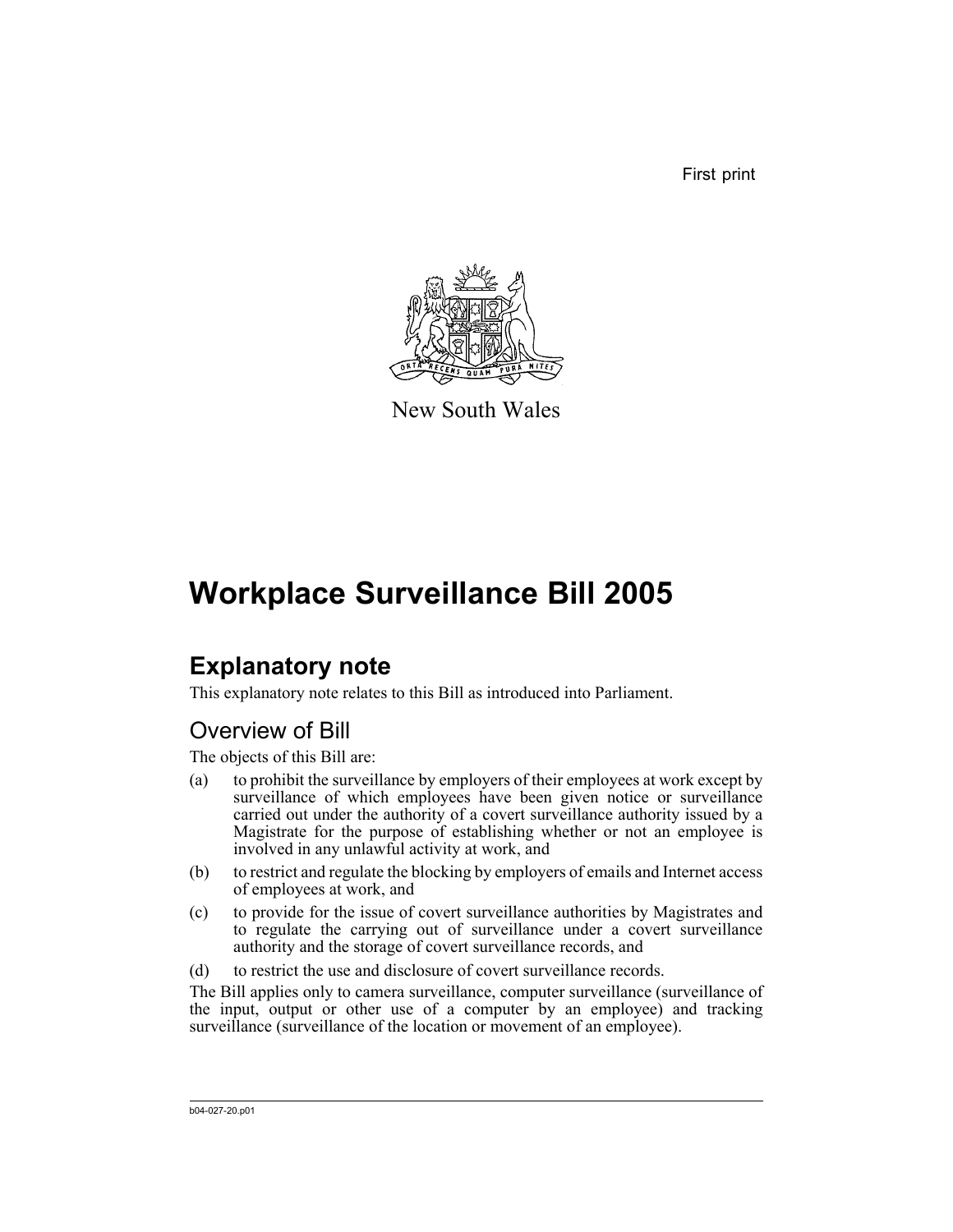Explanatory note

The Bill repeals and replaces the *Workplace Video Surveillance Act 1998*, which applied only to video (ie camera) surveillance.

## Outline of provisions

## **Part 1 Preliminary**

**Clause 1** sets out the name (also called the short title) of the proposed Act.

**Clause 2** provides for the commencement of the proposed Act on a day or days to be appointed by proclamation.

**Clause 3** defines certain words and expressions used in the proposed Act. The expression *surveillance* is defined to mean surveillance of an employee by camera surveillance, computer surveillance or tracking surveillance. The proposed Act applies only to these forms of surveillance.

**Clause 4** gives an extended meaning to *employer* where corporations are related, so that an employer's employees will include employees of a related corporation of the employer.

**Clause 5** defines *at work* for an employer to mean at a workplace of the employer (whether or not while working), or at any other place while working for the employer.

**Clause 6** provides that the proposed Act binds the Crown.

**Clause 7** provides that notes do not form part of the proposed Act.

**Clause 8** deals with the relationship of the proposed Act to the *Occupational Health and Safety Act 2000*.

## **Part 2 Notification of workplace surveillance of employees**

**Clause 9** provides for the application of the proposed Part to the surveillance of an employee carried out or caused to be carried out by the employee's employer while the employee is at work for the employer.

**Clause 10** deals with how surveillance of employees is to be notified to employees.

**Clause 11** imposes additional requirements for the notification of camera surveillance.

**Clause 12** imposes additional requirements for the notification of computer surveillance.

**Clause 13** imposes additional requirements for the notification of tracking surveillance.

**Clause 14** creates an exemption from the employee notification requirements for surveillance of a workplace that is not for the purpose of employee surveillance and is done by agreement.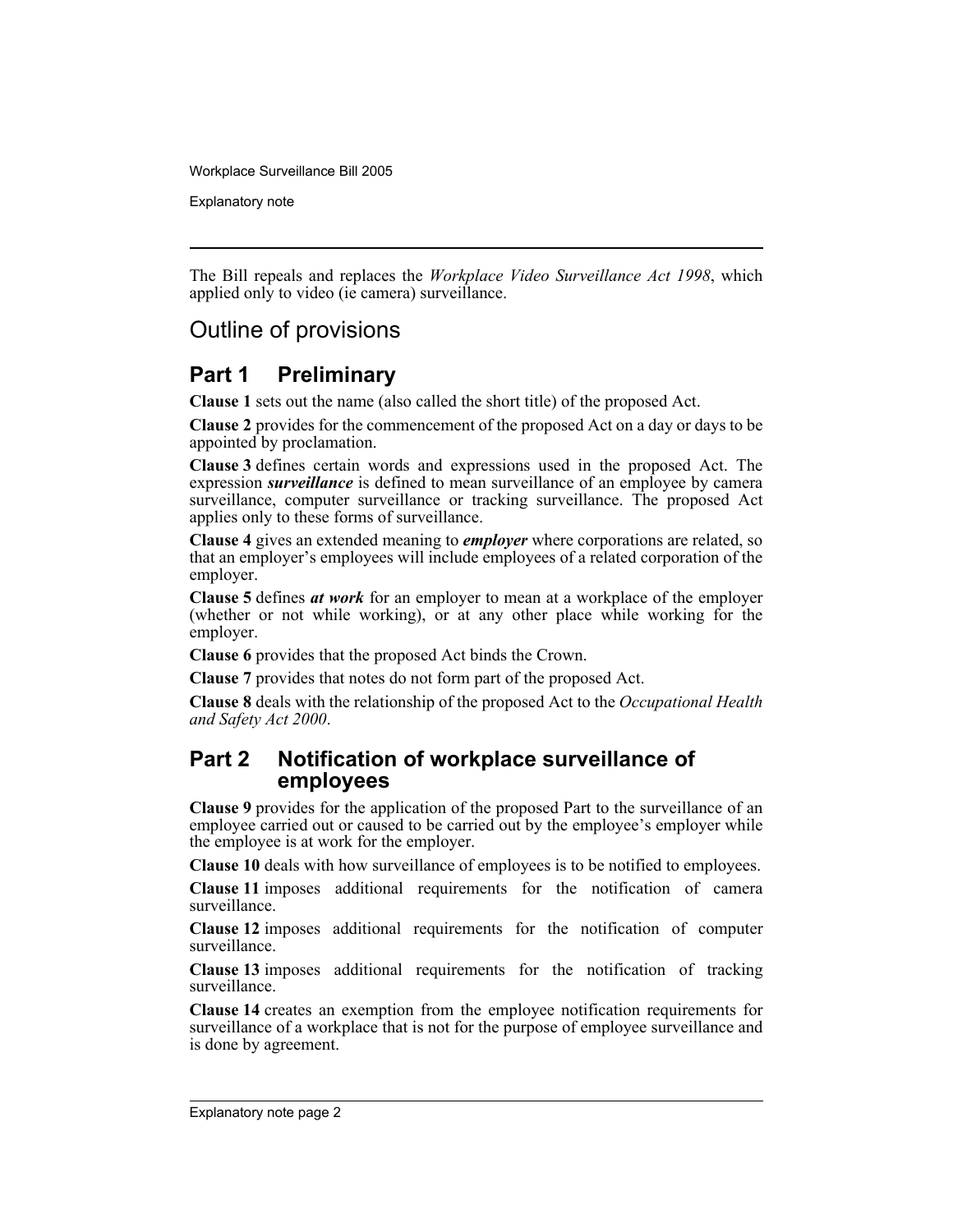Explanatory note

## **Part 3 Prohibited surveillance**

**Clause 15** prohibits surveillance by an employer of an employee in a change room, toilet facility or shower or other bathing facility at a workplace.

**Clause 16** prohibits the surveillance by an employer of an employee when not at work by means of a device used for surveillance of the employee at work except computer surveillance of the use by the employee of equipment or resources provided by or at the expense of the employer.

**Clause 17** prohibits the blocking of emails sent to or by an employee and Internet access by an employee unless the employer is acting in accordance with the employer's email and Internet access policy notified to the employee and (except in the case of spam or menacing or offensive emails) the employee is notified as soon as practicable that an email has been blocked. An employer's email and Internet access policy cannot authorise blocking of emails or Internet access merely because the content relates to industrial matters.

## **Part 4 Covert surveillance of employees at work**

### **Division 1 Restrictions on covert surveillance**

**Clause 18** prohibits the covert surveillance of an employee at work except as authorised by a covert surveillance authority. Covert surveillance is surveillance that is not carried out in compliance with the requirements of Part 2.

**Clause 19** provides that a covert surveillance authority authorises the covert surveillance of employees for the purpose of establishing whether or not an employee is involved in any unlawful activity at work. The covert surveillance is required to be overseen by a surveillance supervisor for the authority.

**Clause 20** creates exceptions from the requirement for a covert surveillance authority for law enforcement agencies, correctional centres, the casino, and camera surveillance of legal proceedings.

**Clause 21** creates a defence in the case of covert surveillance that is necessary for the security of the workplace.

## **Division 2 Covert surveillance authorities**

**Clause 22** provides for the making of an application to a Magistrate for a covert surveillance authority.

**Clause 23** requires an application for a covert surveillance authority to be dealt with in the absence of the public.

**Clause 24** requires that reasonable grounds exist to justify the issue of a covert surveillance authority.

**Clause 25** requires a Magistrate in deciding whether to issue a covert surveillance authority to have regard to whether the covert surveillance might unduly intrude on the privacy of employees or any other person.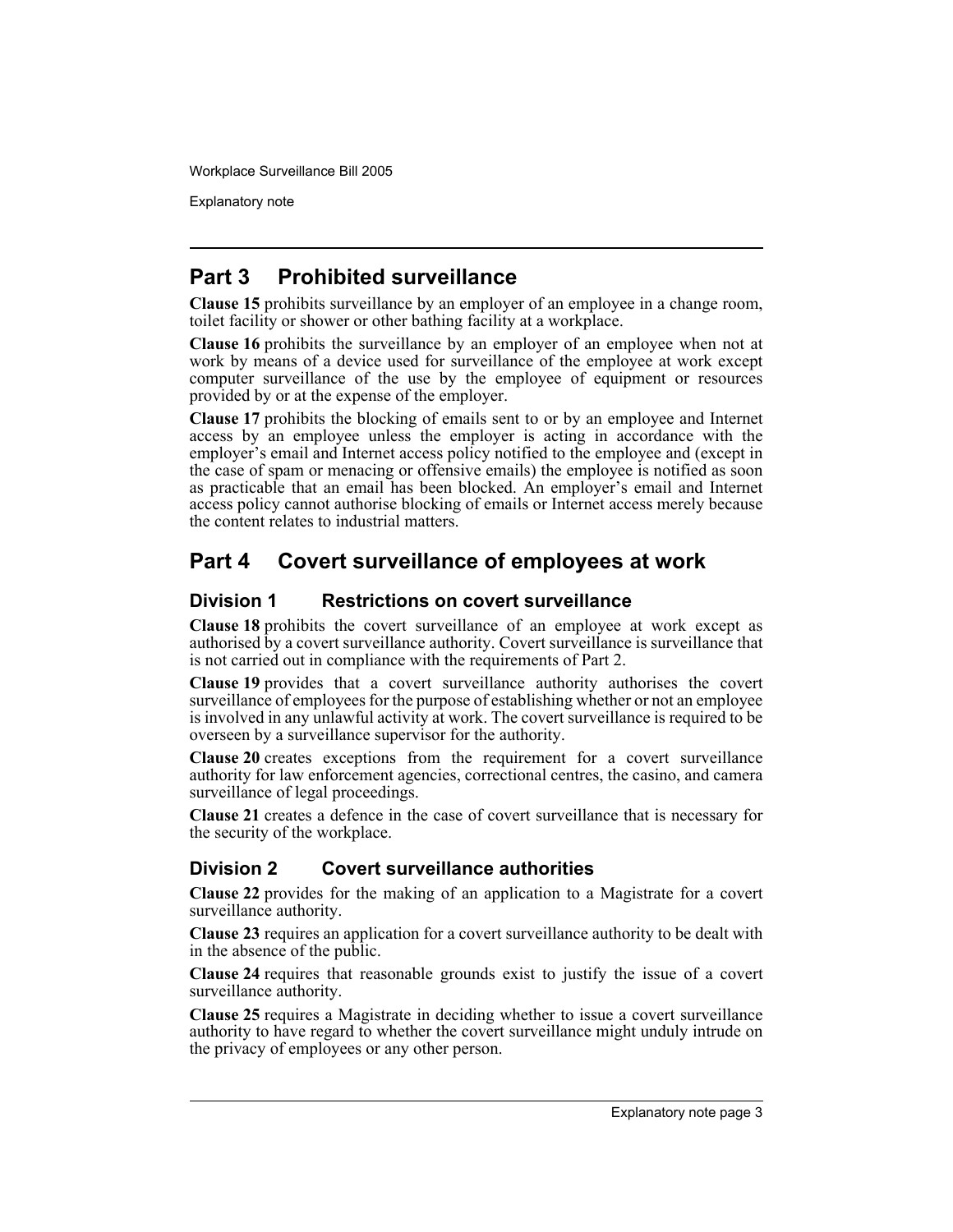Explanatory note

**Clause 26** requires a Magistrate issuing a covert surveillance authority to designate one or more surveillance supervisors to oversee the conduct of surveillance operations under the authority.

**Clause 27** provides for the form of a covert surveillance authority.

**Clause 28** provides for the period for which a covert surveillance authority remains in force and for the conditions of the authority.

**Clause 29** creates the offence of contravening a condition of a covert surveillance authority.

**Clause 30** provides for the variation or cancellation of a covert surveillance authority.

**Clause 31** prevents a further application for a covert surveillance authority being made if a previous application has been refused, unless additional relevant information is provided.

**Clause 32** requires a Magistrate who issues a covert surveillance authority to make a record of various particulars and the grounds relied on by the Magistrate for its issue.

**Clause 33** provides that a covert surveillance authority is not invalidated by a defect except one that affects the substance of the authority in a material particular.

**Clause 34** requires an employer or employer's representative to report to the issuing Magistrate on surveillance carried out under a covert surveillance authority.

### **Division 3 Covert surveillance records**

**Clause 35** imposes restrictions on the storage of records of covert surveillance to ensure that they are protected against loss or unauthorised access or use.

**Clause 36** imposes restrictions on the use and disclosure of records of covert surveillance for irrelevant purposes.

**Clause 37** provides that information obtained inadvertently or unexpectedly as a result of covert surveillance is not considered to have been obtained unlawfully for the purposes of determinations about admissibility of evidence.

## **Part 5 Miscellaneous**

**Clause 38** makes it clear that the proposed Act does not apply to anything done under the authority of a warrant or other authority under Commonwealth law.

**Clause 39** provides that a conferral of functions on a Magistrate by the proposed Act is not a conferral of jurisdiction on Local Courts.

**Clause 40** provides for application to a judicial member of the Industrial Relations Commission for the issue, variation or cancellation of a covert surveillance authority by way of review of a Magistrate's decision.

**Clause 41** provides for an annual report by the Minister to Parliament on covert surveillance operations.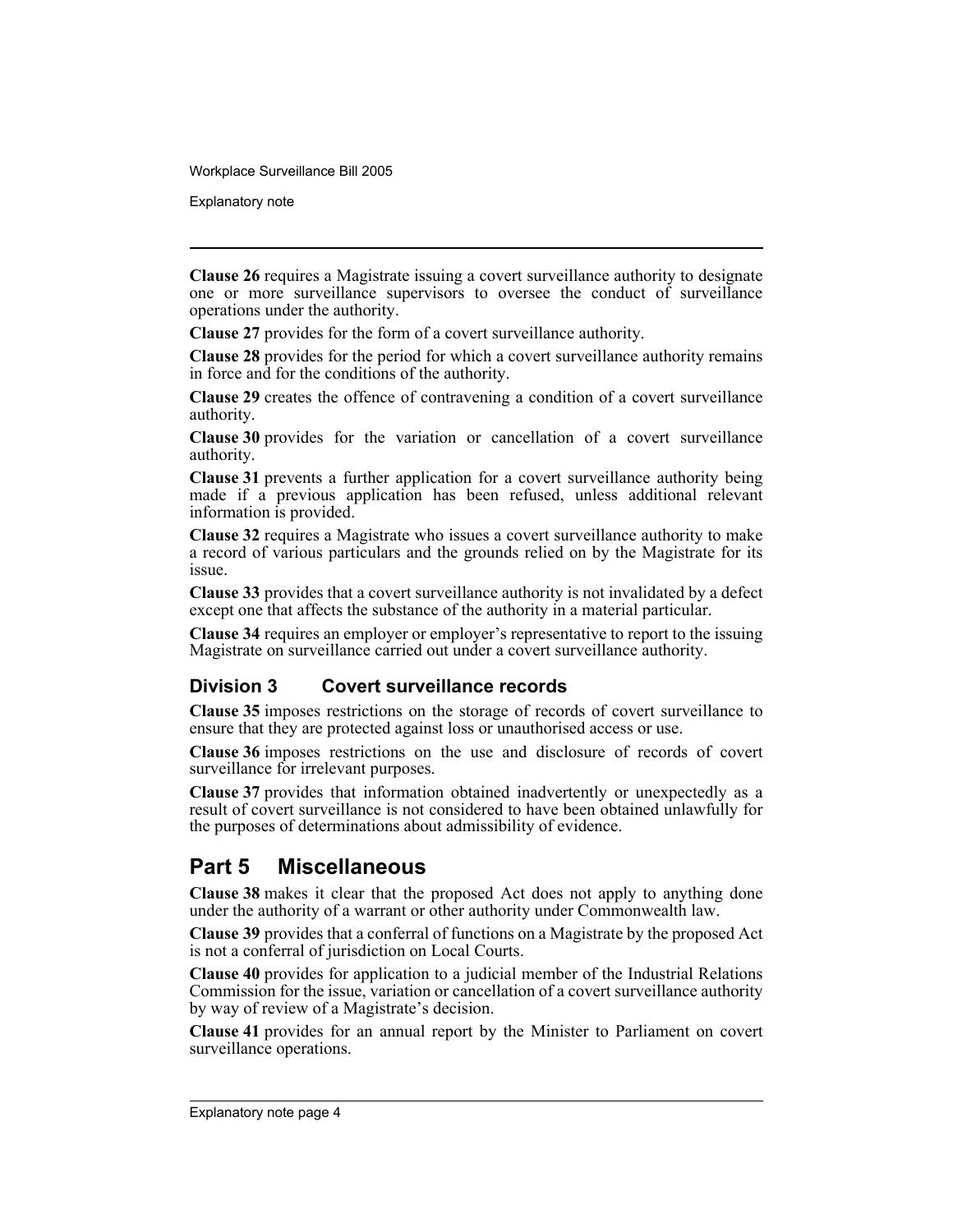Explanatory note

**Clause 42** makes provision for offences by corporations.

**Clause 43** is a regulation-making power.

**Clause 44** deals with proceedings for offences.

**Clause 45** deals with authority to prosecute for an offence under the proposed Act.

**Clause 46** gives effect to the Schedule of savings and transitional provisions (Schedule  $1$ ).

**Clause 47** repeals the *Workplace Video Surveillance Act 1998* and the regulation under that Act.

**Clause 48** requires the proposed Act to be reviewed by the Minister after 5 years.

## **Schedule 1 Savings and transitional provisions**

**Schedule 1** provides for the making of savings and transitional regulations as a consequence of the enactment of the proposed Act and also provides for the saving of existing covert surveillance authorities and pending applications for such authorities under the *Workplace Video Surveillance Act 1998*.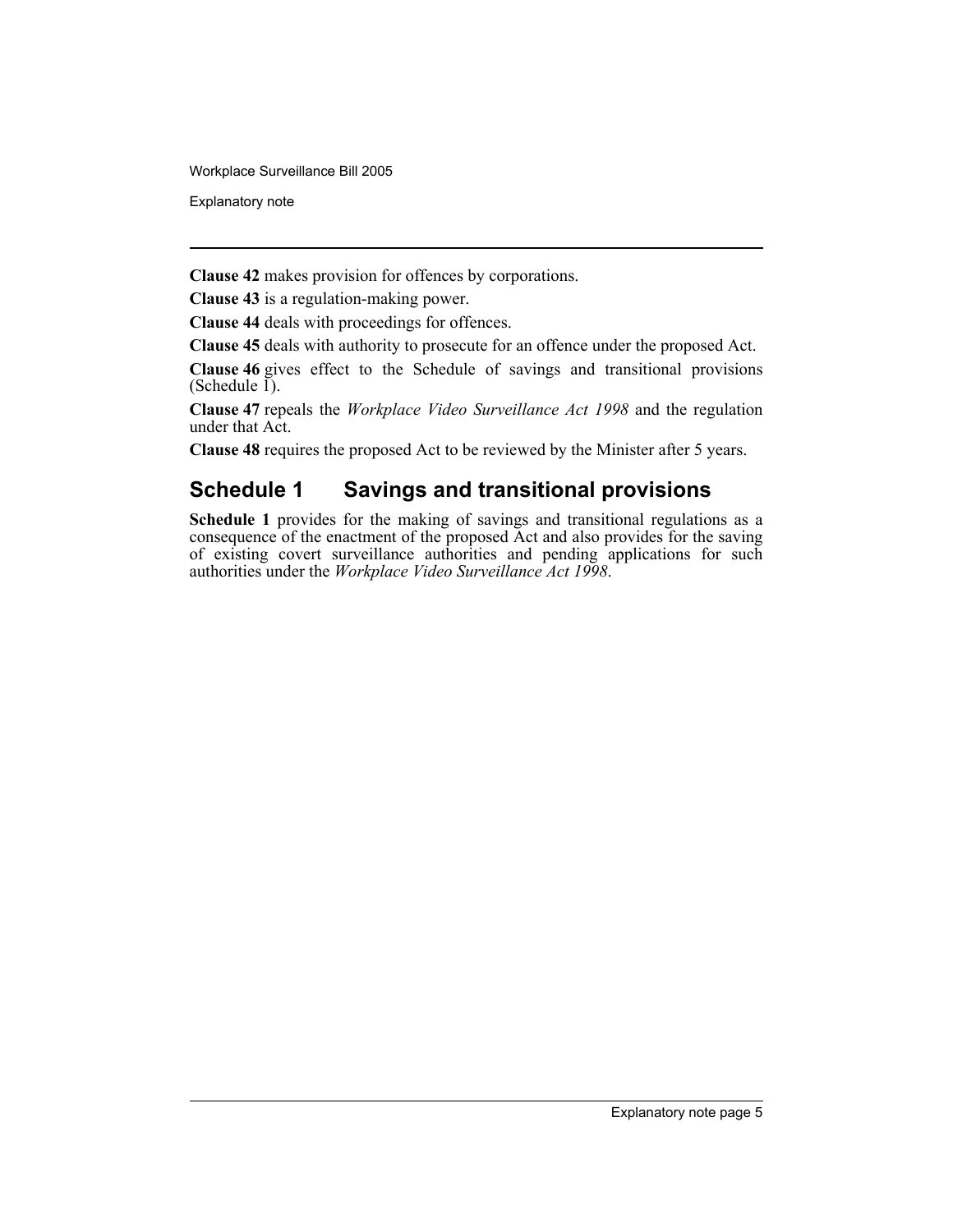Explanatory note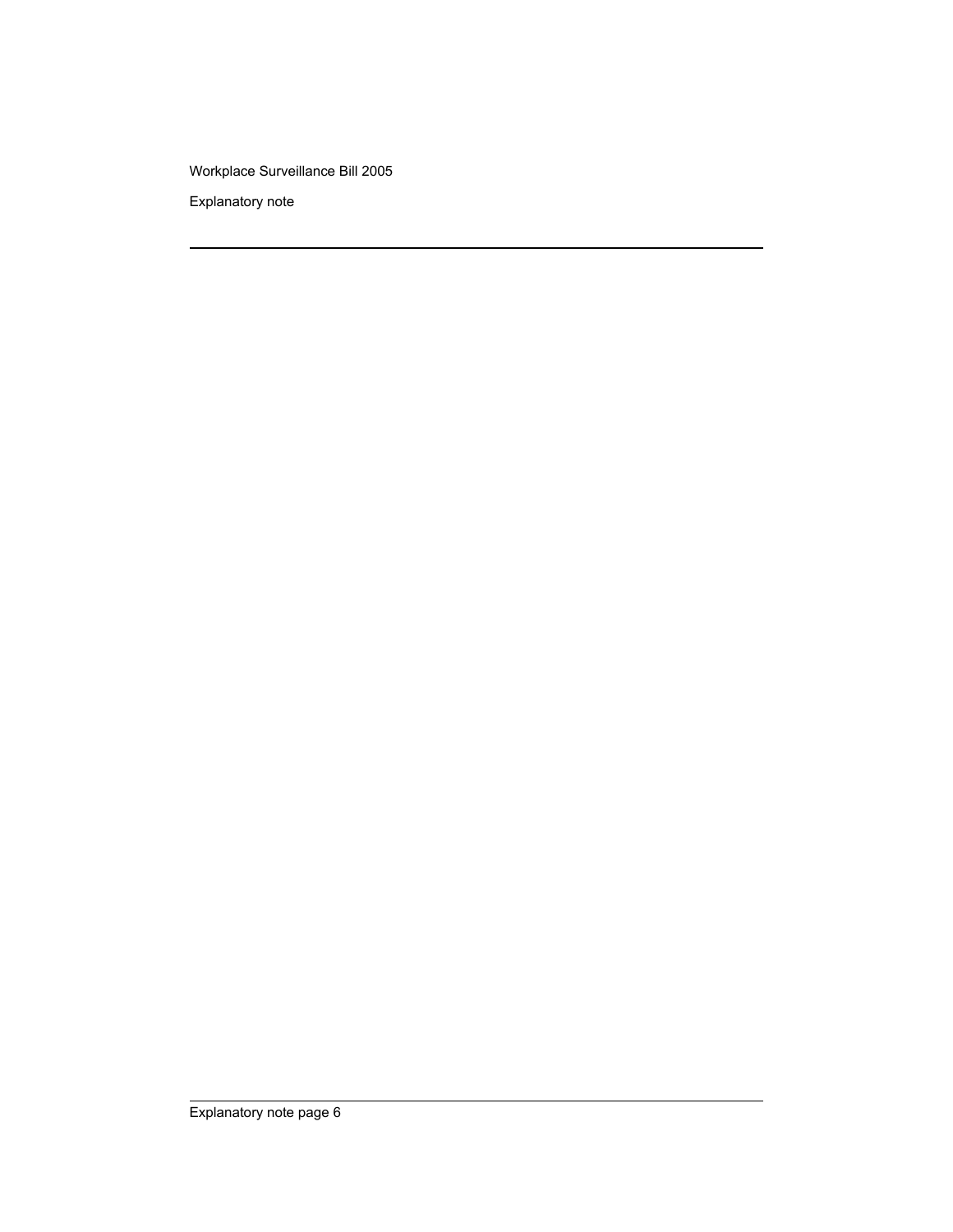First print



New South Wales

# **Workplace Surveillance Bill 2005**

# **Contents**

|        |                                                               | Page |
|--------|---------------------------------------------------------------|------|
| Part 1 | <b>Preliminary</b>                                            |      |
|        | Name of Act<br>1                                              | 2    |
|        | 2<br>Commencement                                             | 2    |
|        | 3<br>Definitions                                              | 2    |
|        | Extended meaning of "employer" when corporations related<br>4 | 4    |
|        | Meaning of "at work"<br>5                                     | 4    |
|        | Act to bind Crown<br>6                                        | 4    |
|        | 7<br><b>Notes</b>                                             | 5    |
|        | 8<br>Relationship with OHS Act                                | 5    |
| Part 2 | Notification of workplace surveillance of<br>employees        |      |
|        | 9<br>Application of Part                                      | 6    |
|        | Notice of surveillance required<br>10                         | 6    |
|        | 11<br>Additional requirements for camera surveillance         |      |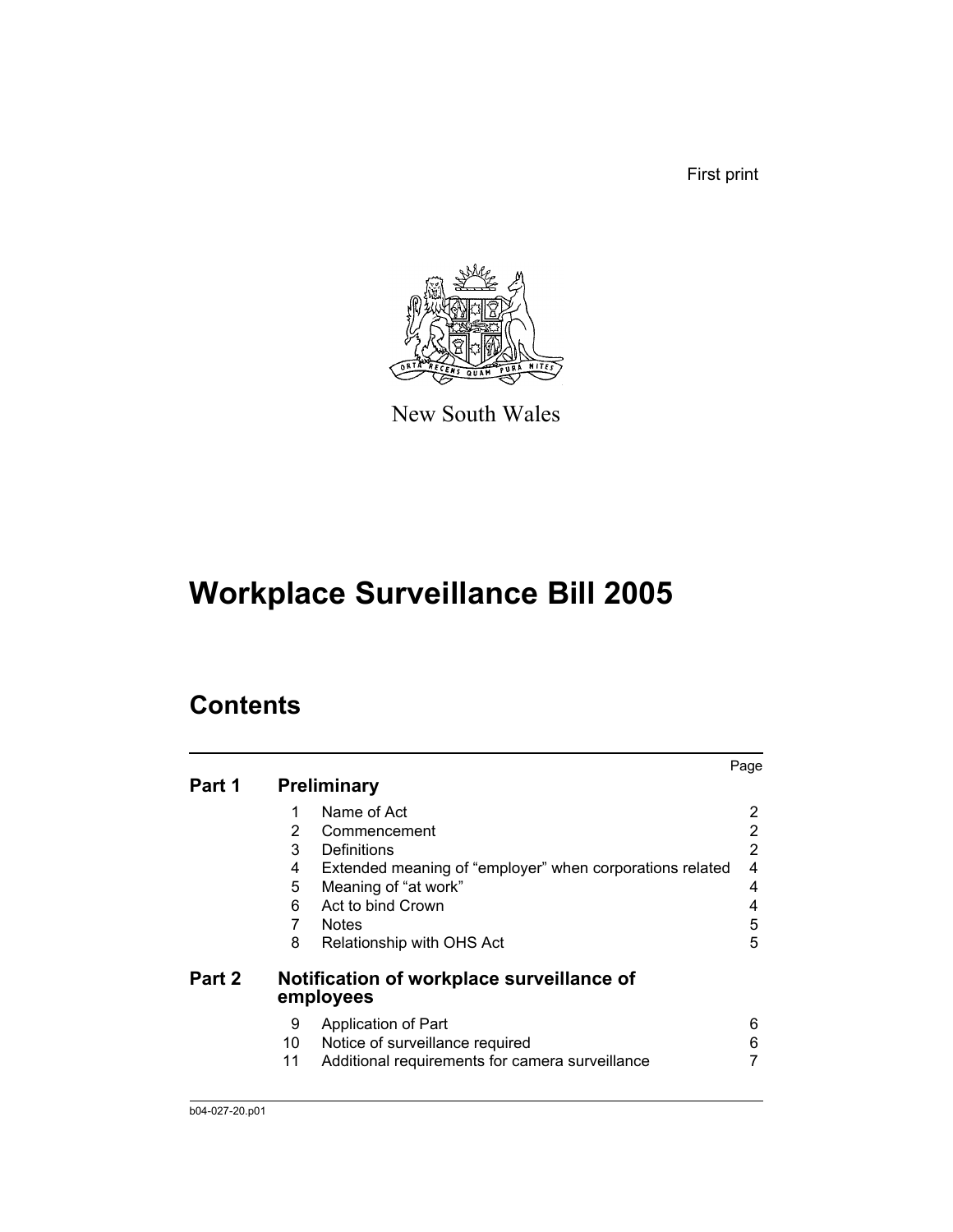**Contents** 

|        |          |                                                                                          | Page           |
|--------|----------|------------------------------------------------------------------------------------------|----------------|
|        | 12       | Additional requirements for computer surveillance                                        | 7              |
|        | 13       | Additional requirements for tracking surveillance                                        | 7              |
|        | 14       | Exemption for certain surveillance by agreement                                          | $\overline{7}$ |
| Part 3 |          | <b>Prohibited surveillance</b>                                                           |                |
|        | 15       | Surveillance of change rooms and bathrooms prohibited                                    | 8              |
|        | 16       | Prohibition on surveillance using work surveillance<br>device while employee not at work | 8              |
|        | 17       | Restrictions on blocking emails or Internet access                                       | 8              |
| Part 4 |          | Covert surveillance of employees at work                                                 |                |
|        |          | <b>Division 1</b><br><b>Restrictions on covert surveillance</b>                          |                |
|        | 18       | Covert surveillance prohibited without covert<br>surveillance authority                  | 10             |
|        | 19       | What covert surveillance authority authorises                                            | 10             |
|        | 20       | Exceptions-law enforcement, correctional centres,                                        |                |
|        | 21       | courts, casino<br>Defence-surveillance for security of the workplace                     | 10<br>11       |
|        |          | <b>Division 2</b><br><b>Covert surveillance authorities</b>                              |                |
|        | 22       | Application for covert surveillance authority                                            | 11             |
|        | 23       | Dealing with application                                                                 | 13             |
|        | 24       | Grounds for issue of covert surveillance authority                                       | 13             |
|        | 25<br>26 | Privacy must be considered<br>Surveillance supervisor                                    | 13<br>13       |
|        | 27       | Form of covert surveillance authority                                                    | 14             |
|        | 28       | Duration and conditions of covert surveillance authority                                 | 14             |
|        | 29       | Contravention of condition of authority                                                  | 16             |
|        | 30       | Variation or cancellation of authority                                                   | 16             |
|        | 31       | Further application for authority after refusal                                          | 16             |
|        | 32       | Records relating to covert surveillance authority                                        | 16             |
|        | 33<br>34 | Defects in authority<br>Report on use of authority                                       | 17<br>17       |
|        |          | <b>Division 3</b><br><b>Covert surveillance records</b>                                  |                |
|        | 35       | Storage of surveillance records of covert surveillance                                   | 18             |
|        | 36       | Covert surveillance records may be used or disclosed                                     |                |
|        | 37       | for relevant purpose only<br>Information obtained inadvertently pursuant to authority    | 19<br>20       |
| Part 5 |          | <b>Miscellaneous</b>                                                                     |                |
|        | 38       | Commonwealth laws                                                                        | 21             |
|        | 39       | Functions under Act of Magistrates                                                       | 21             |
|        |          |                                                                                          |                |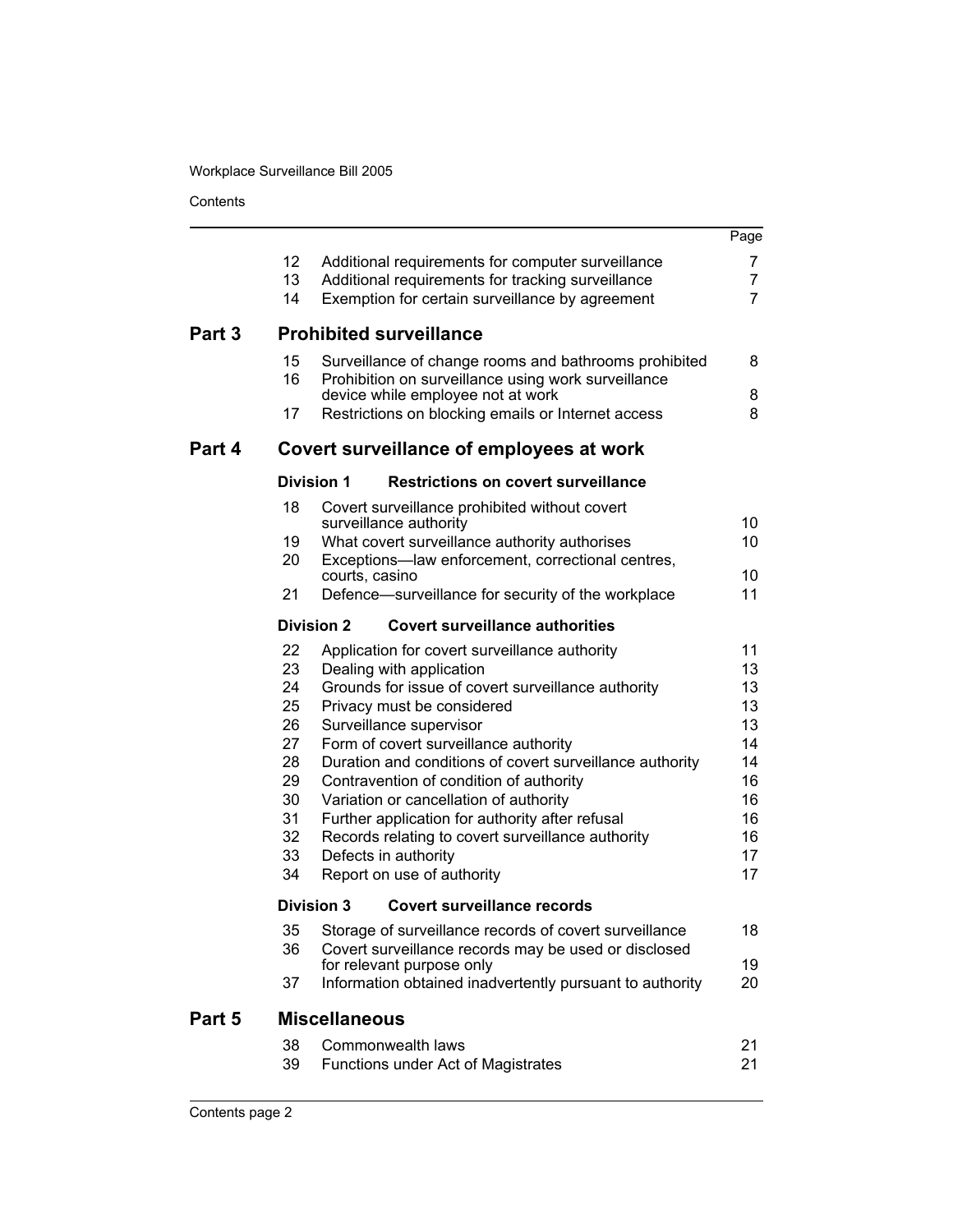#### **Contents**

|                   |                                                                      | Page |
|-------------------|----------------------------------------------------------------------|------|
| 40                | Application to judicial member of Industrial Relations<br>Commission | 21   |
| 41                | Annual report                                                        | 21   |
| 42                | Offences by corporations                                             | 22   |
| 43                | Regulations                                                          | 22   |
| 44                | Summary procedure for offences                                       | 22   |
| 45                | Authority to prosecute                                               | 23   |
| 46                | Savings and transitional provisions                                  | 23   |
| 47                | Repeals                                                              | 23   |
| 48                | Review of Act                                                        | 23   |
| <b>Schedule 1</b> | <b>Savings and transitional provisions</b>                           | 24   |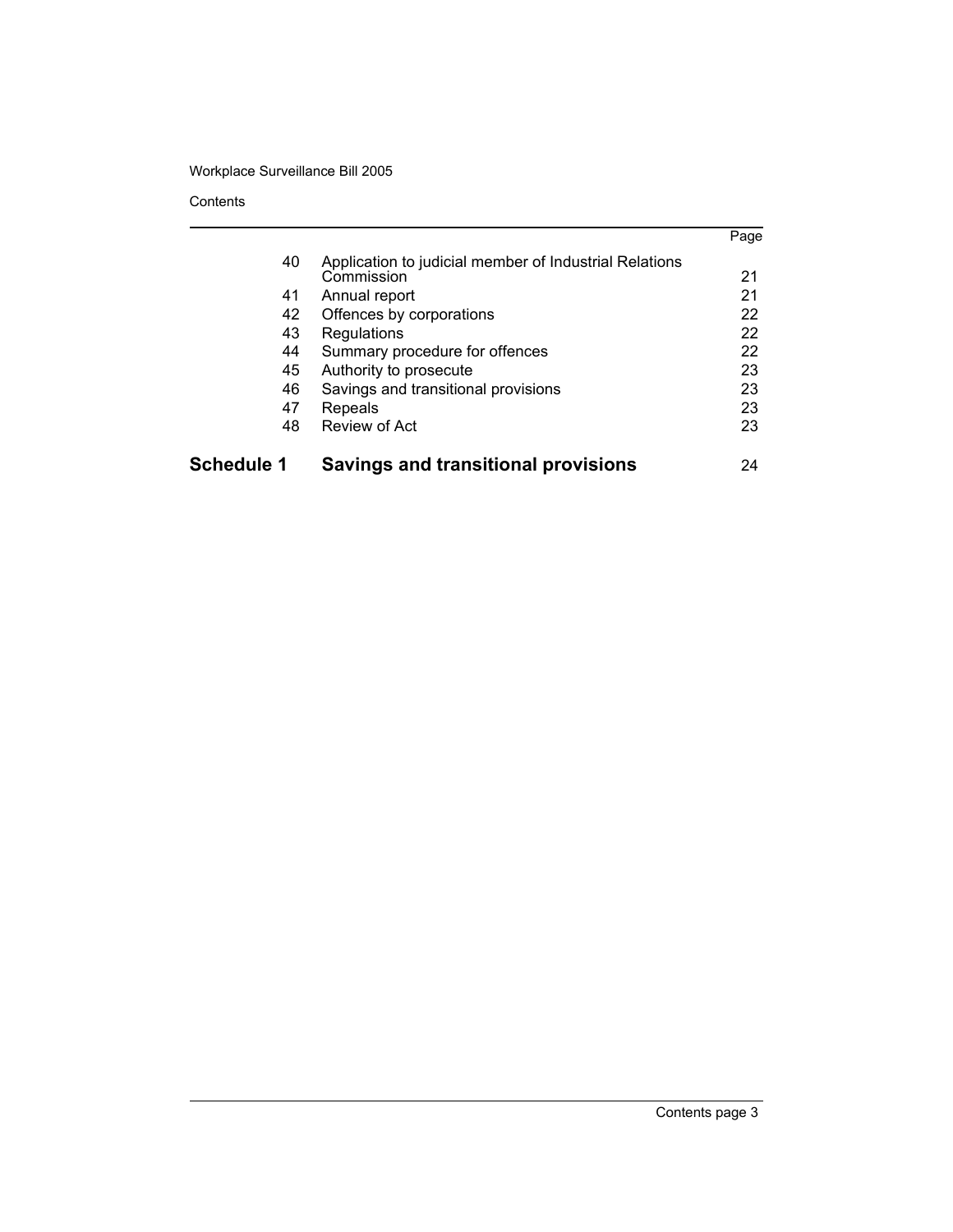**Contents** 

Page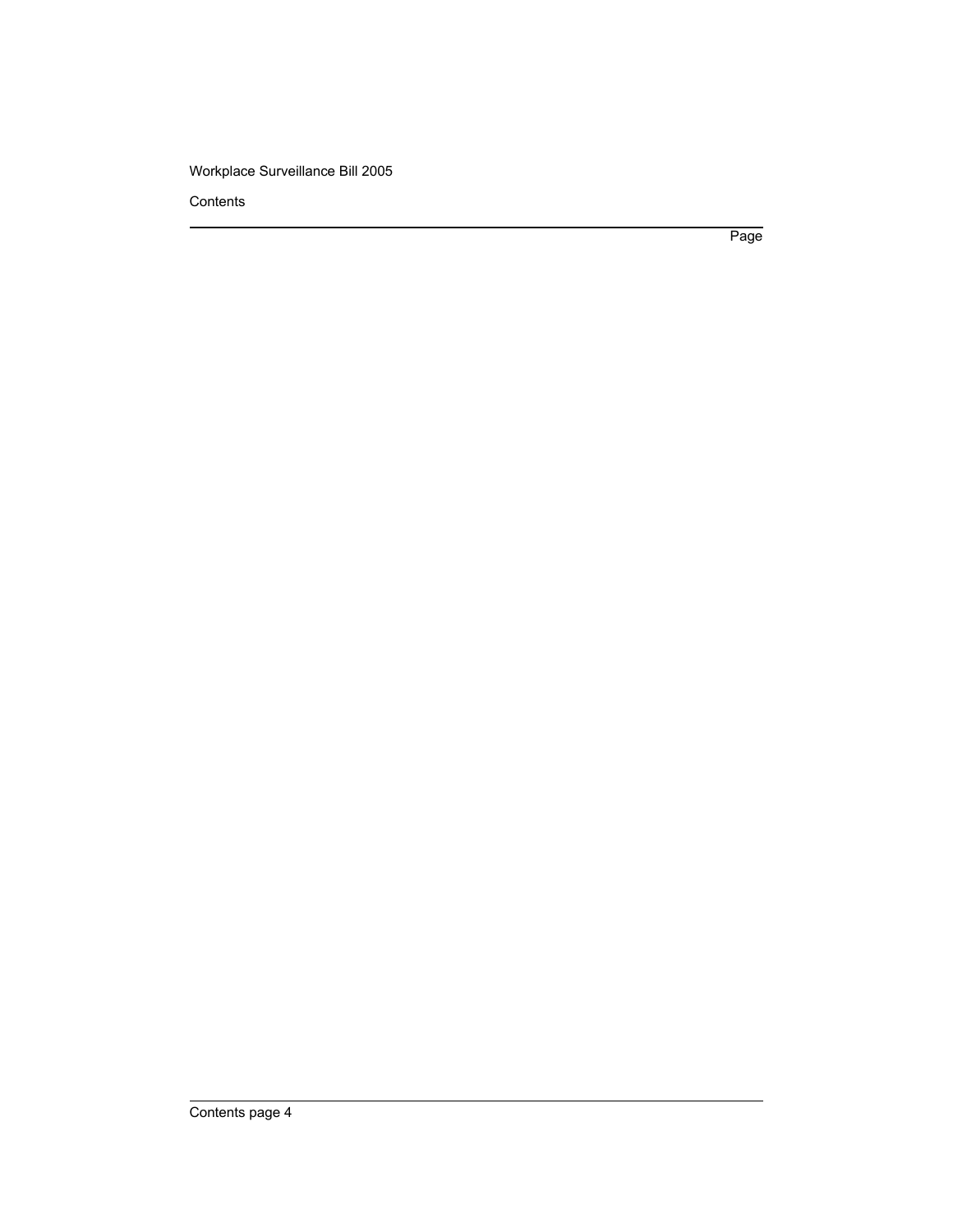

New South Wales

No , 2005

## **A Bill for**

An Act to regulate surveillance of employees at work; and for other purposes.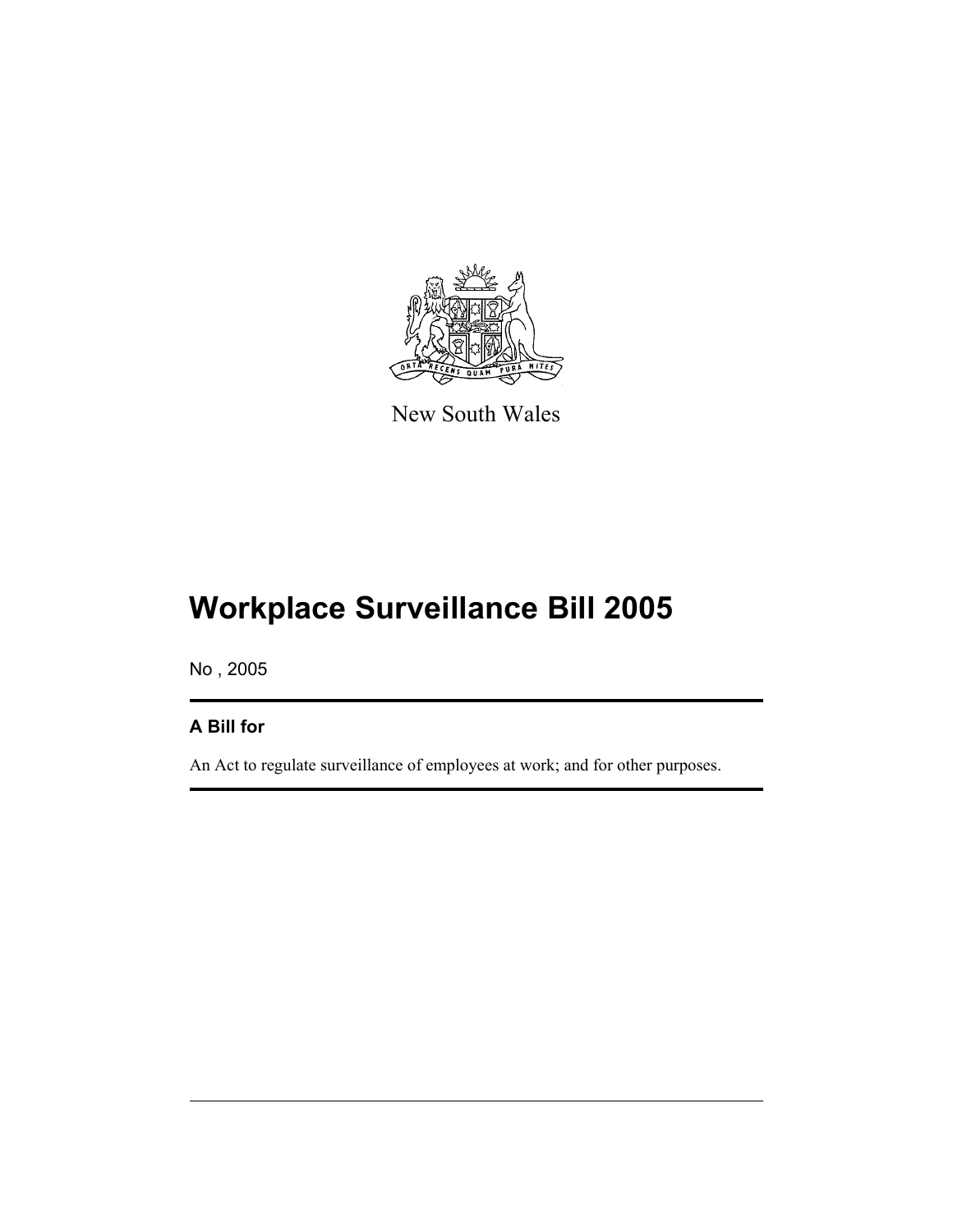## Clause 1 Workplace Surveillance Bill 2005

Part 1 Preliminary

<span id="page-11-2"></span><span id="page-11-1"></span><span id="page-11-0"></span>

| The Legislature of New South Wales enacts: |                                                                                                                                                                                                                         |                                                                                                                                                                                                                                                                                      | 1                     |  |
|--------------------------------------------|-------------------------------------------------------------------------------------------------------------------------------------------------------------------------------------------------------------------------|--------------------------------------------------------------------------------------------------------------------------------------------------------------------------------------------------------------------------------------------------------------------------------------|-----------------------|--|
| Part 1                                     |                                                                                                                                                                                                                         | <b>Preliminary</b>                                                                                                                                                                                                                                                                   | $\overline{c}$        |  |
| 1                                          |                                                                                                                                                                                                                         | <b>Name of Act</b>                                                                                                                                                                                                                                                                   | 3                     |  |
|                                            |                                                                                                                                                                                                                         | This Act is the <i>Workplace Surveillance Act 2005</i> .                                                                                                                                                                                                                             | 4                     |  |
| 2                                          |                                                                                                                                                                                                                         | <b>Commencement</b>                                                                                                                                                                                                                                                                  | 5                     |  |
|                                            |                                                                                                                                                                                                                         | This Act commences on a day or days to be appointed by proclamation.                                                                                                                                                                                                                 | 6                     |  |
| 3                                          | <b>Definitions</b>                                                                                                                                                                                                      |                                                                                                                                                                                                                                                                                      | $\overline{7}$        |  |
|                                            |                                                                                                                                                                                                                         | In this Act:                                                                                                                                                                                                                                                                         | 8                     |  |
|                                            |                                                                                                                                                                                                                         | <i>at work</i> —see section 5.                                                                                                                                                                                                                                                       | 9                     |  |
|                                            |                                                                                                                                                                                                                         | camera includes an electronic device capable of monitoring or<br>recording visual images of activities on premises or in any other place.                                                                                                                                            | 10 <sup>°</sup><br>11 |  |
|                                            | covert surveillance means surveillance of an employee while at work<br>for an employer carried out or caused to be carried out by the employer<br>and not carried out in compliance with the requirements of Part $2$ . |                                                                                                                                                                                                                                                                                      |                       |  |
|                                            |                                                                                                                                                                                                                         | covert surveillance authority means an authority issued under Part 4.                                                                                                                                                                                                                | 15                    |  |
|                                            |                                                                                                                                                                                                                         | <i>employee</i> has the same meaning as in the <i>Industrial Relations Act 1996</i><br>and includes:                                                                                                                                                                                 | 16<br>17              |  |
|                                            |                                                                                                                                                                                                                         | a bailee of a public vehicle or a carrier under Chapter 6 (Public<br>(a)<br>vehicles and carriers) of the <i>Industrial Relations Act 1996</i> , and                                                                                                                                 | 18<br>19              |  |
|                                            |                                                                                                                                                                                                                         | a person performing voluntary work (that is, a person performing<br>(b)<br>work without remuneration, reward or obligation).                                                                                                                                                         | 20<br>21              |  |
|                                            |                                                                                                                                                                                                                         | employer has the same meaning as in the Industrial Relations Act 1996<br>and includes:                                                                                                                                                                                               | 22<br>23              |  |
|                                            |                                                                                                                                                                                                                         | in the case of an employee who is a bailee of a public vehicle or<br>(a)<br>a carrier under Chapter 6 of the Industrial Relations Act 1996—<br>the bailor of the public vehicle or the principal contractor under<br>that Chapter, and                                               | 24<br>25<br>26<br>27  |  |
|                                            |                                                                                                                                                                                                                         | a person for whom an employee performs voluntary work, and<br>(b)                                                                                                                                                                                                                    | 28                    |  |
|                                            |                                                                                                                                                                                                                         | (c)<br>another person for whom an employee performs work pursuant to<br>any contract or other arrangement between that other person and<br>the employee's employer (such as a labour hire contract).                                                                                 | 29<br>30<br>31        |  |
|                                            |                                                                                                                                                                                                                         | Note. Paragraph (c) can result in an employee having 2 employers for<br>the purposes of this Act—the employee's actual employer and another<br>person for whom the employee is doing work under (for example) a<br>labour hire contract between that other person and that employer. | 32<br>33<br>34<br>35  |  |
|                                            |                                                                                                                                                                                                                         | employer's representative means a person authorised by an employer to<br>act on behalf of the employer for the purposes of this Act.                                                                                                                                                 | 36<br>37              |  |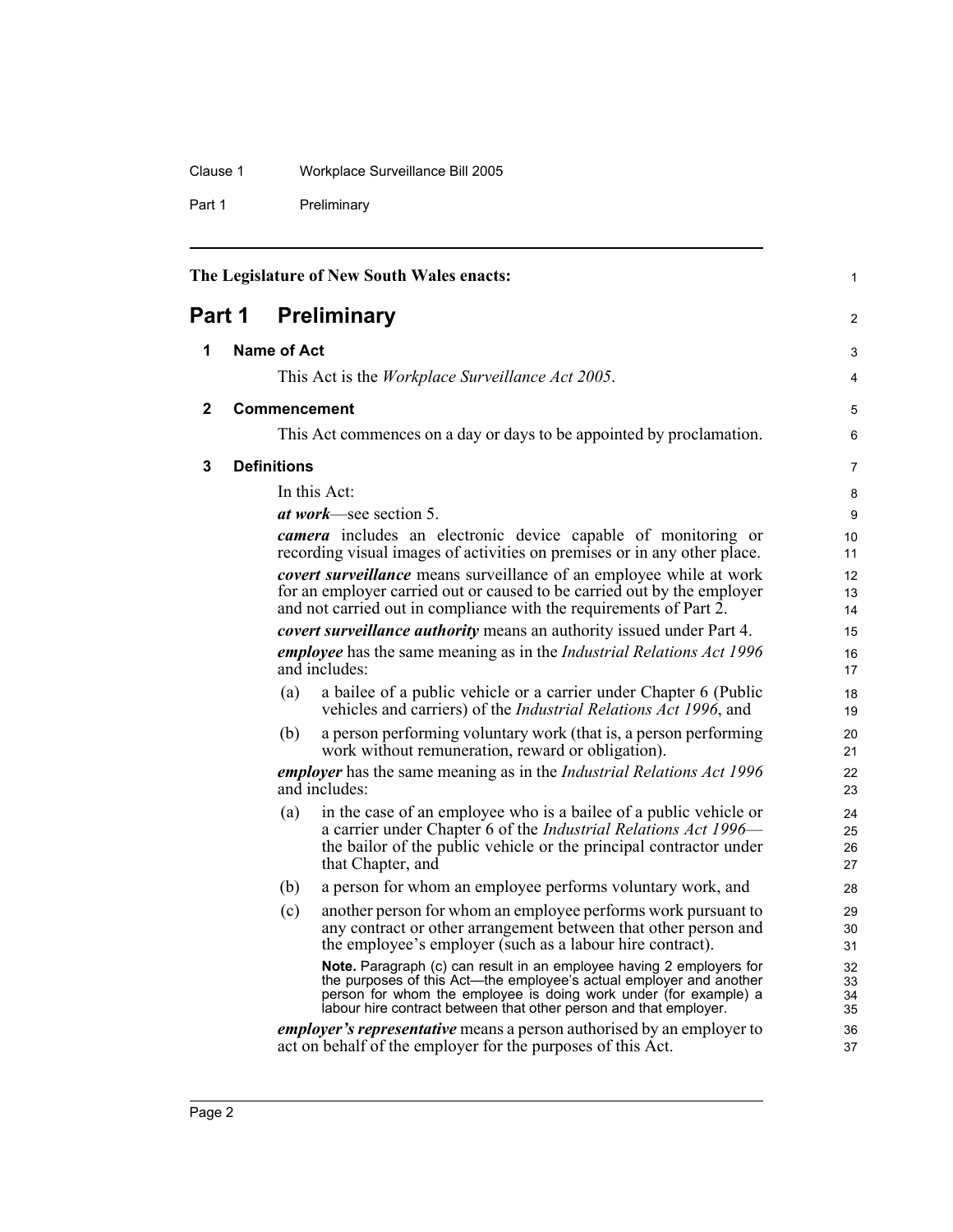Workplace Surveillance Bill 2005 Clause 3

Preliminary **Preliminary Part 1** 

|     | exercise a function includes perform a duty.                                                                                                                                                                                                                                                              |                            |
|-----|-----------------------------------------------------------------------------------------------------------------------------------------------------------------------------------------------------------------------------------------------------------------------------------------------------------|----------------------------|
|     | <i>function</i> includes a power, authority or duty.                                                                                                                                                                                                                                                      |                            |
|     | law enforcement agency means any of the following:                                                                                                                                                                                                                                                        |                            |
| (a) | NSW Police,                                                                                                                                                                                                                                                                                               |                            |
| (b) | a police force or police service of another State or a Territory,                                                                                                                                                                                                                                         |                            |
| (c) | the Australian Federal Police,                                                                                                                                                                                                                                                                            |                            |
| (d) | the Police Integrity Commission,                                                                                                                                                                                                                                                                          |                            |
| (e) | the Independent Commission Against Corruption,                                                                                                                                                                                                                                                            |                            |
| (f) | the New South Wales Crime Commission,                                                                                                                                                                                                                                                                     |                            |
| (g) | the Australian Crime Commission,                                                                                                                                                                                                                                                                          | 10                         |
| (h) | the Department of Corrective Services,                                                                                                                                                                                                                                                                    | 11                         |
| (i) | the Department of Juvenile Justice,                                                                                                                                                                                                                                                                       | 12                         |
| (i) | any other authority or person responsible for the enforcement of<br>the criminal laws of the Commonwealth or of the State,                                                                                                                                                                                | 13<br>14                   |
| (k) | a person or body prescribed for the purposes of this definition by<br>the regulations.                                                                                                                                                                                                                    | 15<br>16                   |
|     | <i>related corporation</i> , in relation to an employer that is a corporation,<br>means a corporation that is, with respect to the employer, a related body<br>corporate within the meaning of the Corporations Act 2001 of the<br>Commonwealth.                                                          | 17<br>18<br>19<br>20       |
|     | surveillance of an employee means surveillance of an employee by any<br>of the following means:                                                                                                                                                                                                           | 21<br>22                   |
| (a) | <i>camera surveillance</i> , which is surveillance by means of a camera<br>that monitors or records visual images of activities on premises<br>or in any other place,                                                                                                                                     | 23<br>24<br>25             |
| (b) | <i>computer surveillance</i> , which is surveillance by means of<br>software or other equipment that monitors or records the<br>information input or output, or other use, of a computer<br>(including, but not limited to, the sending and receipt of emails<br>and the accessing of Internet websites), | 26<br>27<br>28<br>29<br>30 |
| (c) | tracking surveillance, which is surveillance by means of an<br>electronic device the primary purpose of which is to monitor or<br>record geographical location or movement (such as a Global<br>Positioning System tracking device).                                                                      | 31<br>32<br>33<br>34       |
|     | Note. This Act does not apply to surveillance by means of a listening device.                                                                                                                                                                                                                             |                            |

See the *Listening Devices Act 1984*. Camera surveillance that is regulated by this Act will also be regulated by the *Listening Devices Act 1984* if the camera

is used to record a private conversation.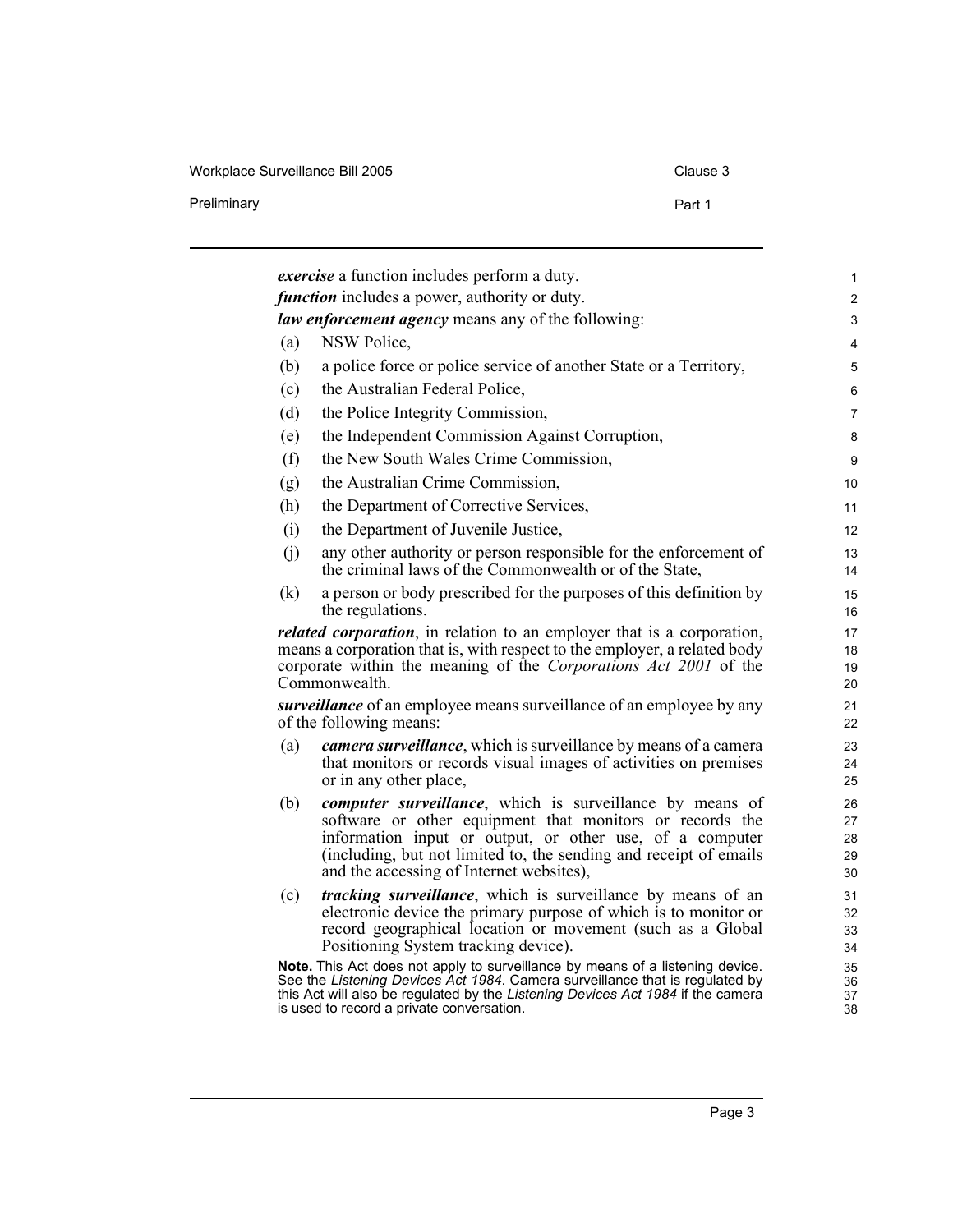#### Clause 4 Workplace Surveillance Bill 2005

#### Part 1 Preliminary

*surveillance information* means information obtained, recorded, monitored or observed as a consequence of surveillance of an employee.

*surveillance record* means a record or report of surveillance information.

*surveillance supervisor*, in relation to a covert surveillance authority, means a person named in the authority as a person who is to be responsible for the oversight of the conduct of the covert surveillance authorised by the authority.

*unlawful activity* means an act or omission that constitutes an offence against a law of this State or the Commonwealth.

*work* means work as an employee.

**Note.** See section 5 for the meaning of "at work".

*workplace* means premises, or any other place, where employees work, or any part of such premises or place.

#### <span id="page-13-0"></span>**4 Extended meaning of "employer" when corporations related**

If an employer is a corporation that has one or more related corporations, this Act operates in relation to employees of any such related corporation as if they were also employees of the employer, with the result that a reference in this Act to an employer's employees includes employees of a related corporation of the employer.

#### <span id="page-13-1"></span>**5 Meaning of "at work"**

- (1) For the purposes of this Act, an employee is *at work* for an employer when the employee is:
	- (a) at a workplace of the employer (or a related corporation of the employer) whether or not the employee is actually performing work at the time, or
	- (b) at any other place while performing work for the employer (or a related corporation of the employer).
- (2) An employee who is a bailee of a public vehicle or a carrier under Chapter 6 of the *Industrial Relations Act 1996* is considered to be performing work for the employer while engaged under the contract of bailment or carriage concerned.

#### <span id="page-13-2"></span>**6 Act to bind Crown**

This Act binds the Crown in right of New South Wales and, in so far as the legislative power of the Parliament of New South Wales permits, the Crown in all its other capacities.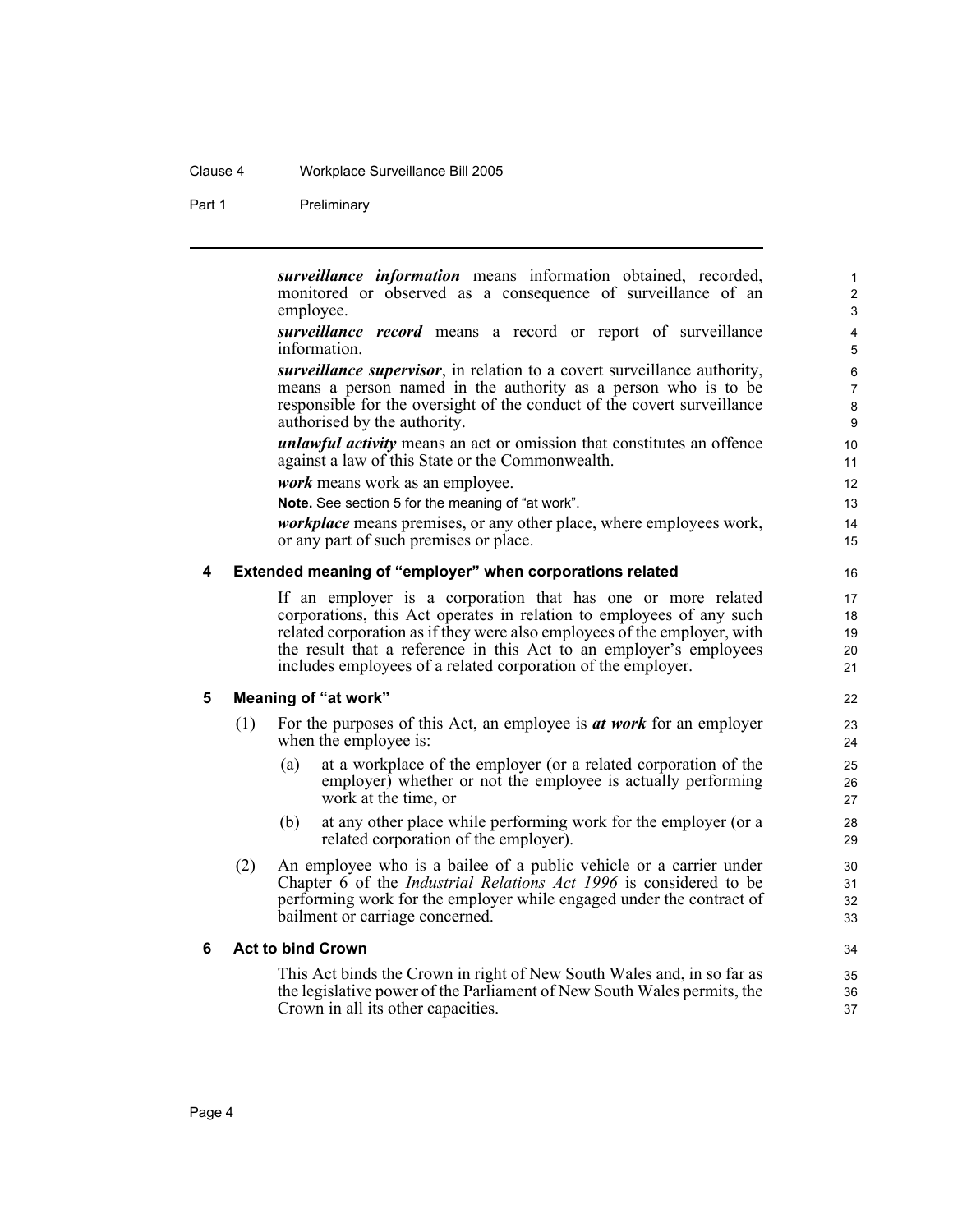|             | Workplace Surveillance Bill 2005                                         | Clause 7 |  |
|-------------|--------------------------------------------------------------------------|----------|--|
| Preliminary |                                                                          | Part 1   |  |
|             | <b>Notes</b><br>Notes included in this Act do not form part of this Act. |          |  |
|             |                                                                          |          |  |

#### <span id="page-14-1"></span><span id="page-14-0"></span>**8 Relationship with OHS Act**

A requirement imposed by or under the *Occupational Health and Safety Act 2000* does not limit or otherwise affect the operation of this Act.

1 2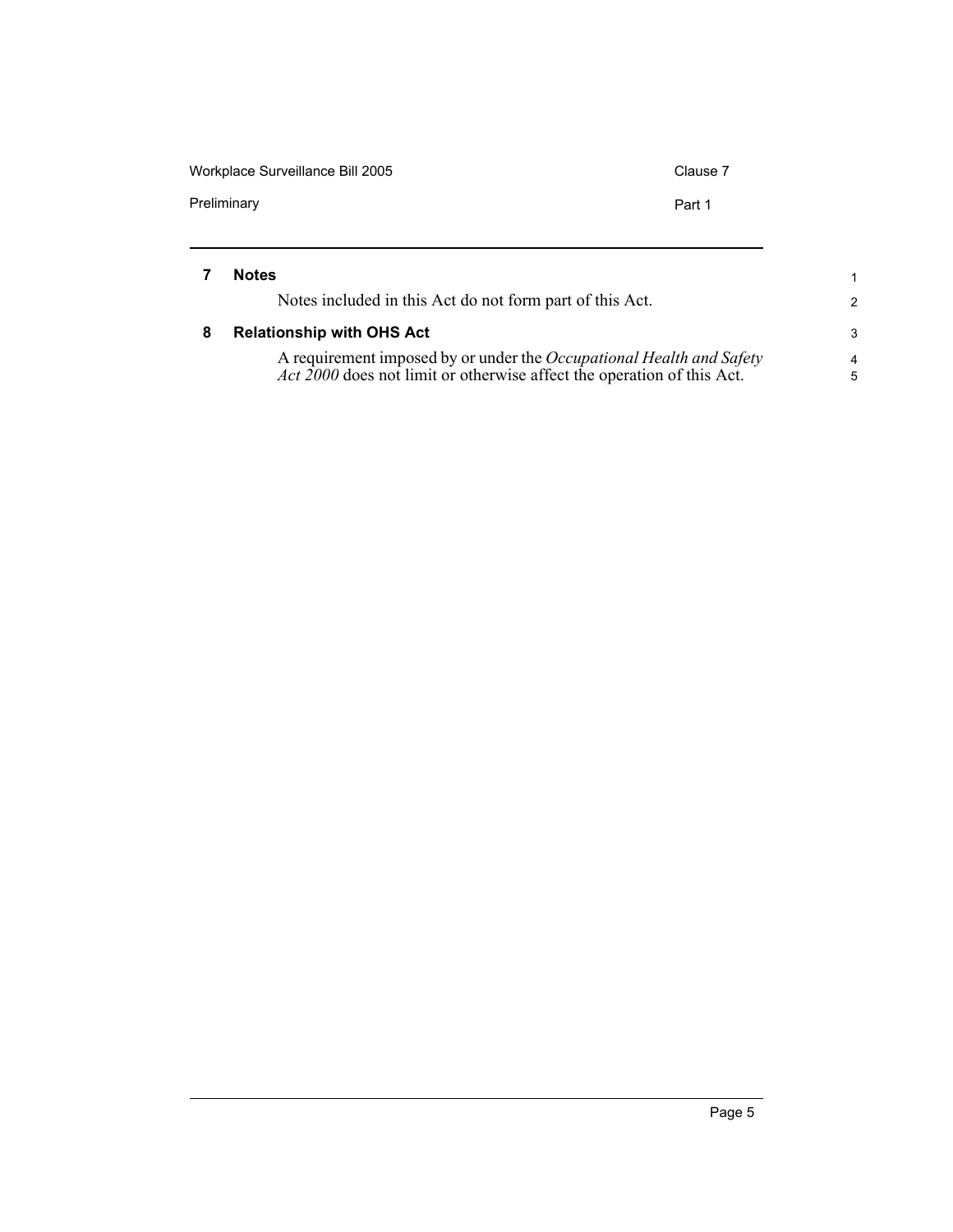Clause 9 Workplace Surveillance Bill 2005

Part 2 Notification of workplace surveillance of employees

## <span id="page-15-0"></span>**Part 2 Notification of workplace surveillance of employees**

**Note.** Surveillance of an employee that does not comply with this Part is covert surveillance (see the definition of *covert surveillance*). Covert surveillance of an employee is an offence unless the surveillance is authorised by a covert surveillance authority (see Part 4).

#### <span id="page-15-1"></span>**9 Application of Part**

This Part applies to the surveillance of an employee carried out or caused to be carried out by the employee's employer while the employee is at work for the employer.

#### <span id="page-15-2"></span>**10 Notice of surveillance required**

(1) Surveillance of an employee must not commence without prior notice in writing to the employee.

**Note.** Subsection (6) provides for an exception to the notice requirement.

- (2) The notice must be given at least 14 days before the surveillance commences. An employee may agree to a lesser period of notice.
- (3) If surveillance of employees at work for an employer has already commenced when an employee is first employed, or is due to commence less than 14 days after an employee is first employed, the notice to that employee must be given before the employee starts work.
- (4) The notice must indicate:
	- (a) the kind of surveillance to be carried out (camera, computer or tracking), and
	- (b) how the surveillance will be carried out, and
	- (c) when the surveillance will start, and
	- (d) whether the surveillance will be continuous or intermittent, and
	- (e) whether the surveillance will be for a specified limited period or ongoing.
- (5) Notice by email constitutes notice in writing for the purposes of this section.
- (6) Notice to an employee is not required under this section in the case of camera surveillance at a workplace of the employer that is not a usual workplace of the employee.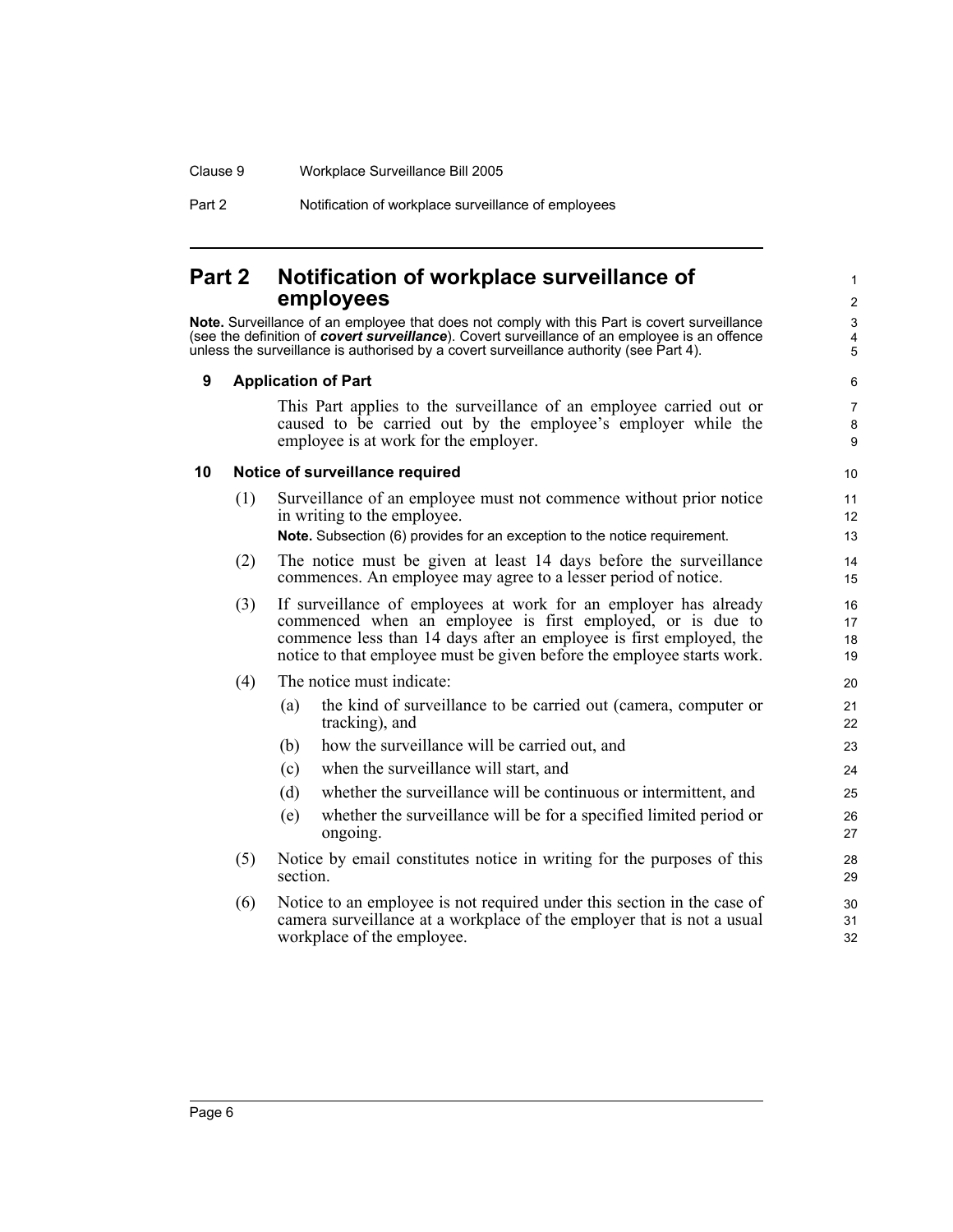| Workplace Surveillance Bill 2005                    | Clause 11 |
|-----------------------------------------------------|-----------|
| Notification of workplace surveillance of employees | Part 2    |

#### <span id="page-16-0"></span>**11 Additional requirements for camera surveillance**

Camera surveillance of an employee must not be carried out unless:

- (a) cameras used for the surveillance (or camera casings or other equipment that would generally indicate the presence of a camera) are clearly visible in the place where the surveillance is taking place, and
- (b) signs notifying people that they may be under surveillance in that place are clearly visible at each entrance to that place.

#### <span id="page-16-1"></span>**12 Additional requirements for computer surveillance**

Computer surveillance of an employee must not be carried out unless:

- (a) the surveillance is carried out in accordance with a policy of the employer on computer surveillance of employees at work, and
- (b) the employee has been notified in advance of that policy in such a way that it is reasonable to assume that the employee is aware of and understands the policy.

#### <span id="page-16-2"></span>**13 Additional requirements for tracking surveillance**

Tracking surveillance of an employee that involves the tracking of a vehicle or other thing must not be carried out unless there is a notice clearly visible on the vehicle or other thing indicating that the vehicle or thing is the subject of tracking surveillance.

#### <span id="page-16-3"></span>**14 Exemption for certain surveillance by agreement**

Surveillance of an employee is taken to comply with the requirements of this Part if the employee (or a body representing a substantial number of employees at the workplace) has agreed to the carrying out of surveillance at the premises or place where the surveillance is taking place for a purpose other than surveillance of employees and the surveillance is carried out in accordance with that agreement.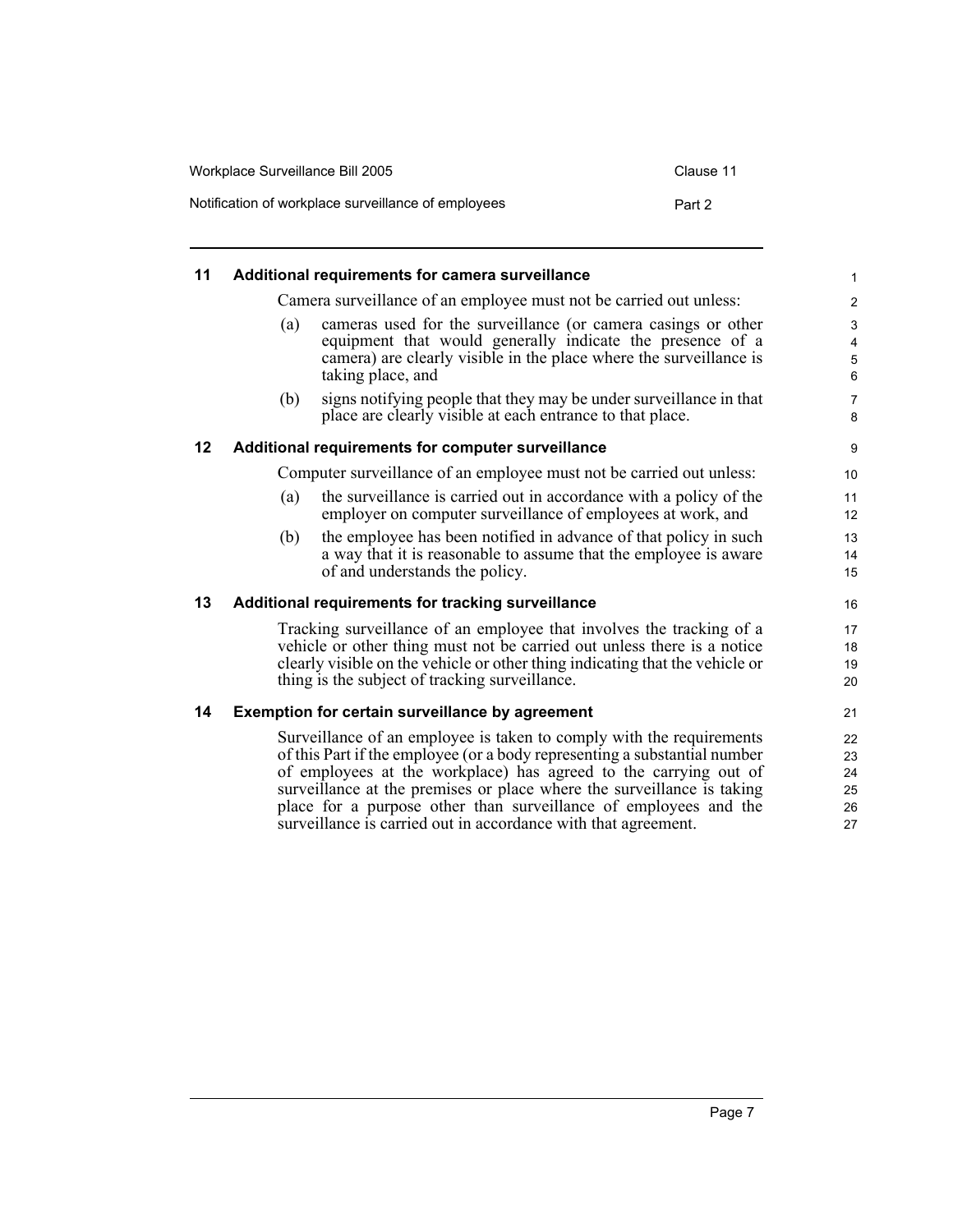Part 3 **Prohibited surveillance** 

## <span id="page-17-0"></span>**Part 3 Prohibited surveillance**

<span id="page-17-3"></span><span id="page-17-2"></span><span id="page-17-1"></span>

| 15 |     |     | Surveillance of change rooms and bathrooms prohibited                                                                                                                                                                                                                                                                                                                                             | $\overline{c}$                             |
|----|-----|-----|---------------------------------------------------------------------------------------------------------------------------------------------------------------------------------------------------------------------------------------------------------------------------------------------------------------------------------------------------------------------------------------------------|--------------------------------------------|
|    |     |     | An employer must not carry out, or cause to be carried out, any<br>surveillance of an employee of the employer in any change room, toilet<br>facility or shower or other bathing facility at a workplace.<br>Maximum penalty: 50 penalty units.                                                                                                                                                   | 3<br>$\overline{4}$<br>$\overline{5}$<br>6 |
| 16 |     |     | Prohibition on surveillance using work surveillance device while<br>employee not at work                                                                                                                                                                                                                                                                                                          | 7<br>8                                     |
|    | (1) |     | An employer must not carry out, or cause to be carried out, surveillance<br>of an employee of the employer using a work surveillance device when<br>the employee is not at work for the employer unless the surveillance is<br>computer surveillance of the use by the employee of equipment or<br>resources provided by or at the expense of the employer.<br>Maximum penalty: 50 penalty units. | 9<br>10<br>11<br>12<br>13<br>14            |
|    | (2) |     | A work surveillance device is a device used for surveillance of the<br>employee when at work for the employer.                                                                                                                                                                                                                                                                                    | 15<br>16                                   |
| 17 |     |     | Restrictions on blocking emails or Internet access                                                                                                                                                                                                                                                                                                                                                | 17                                         |
|    | (1) |     | An employer must not prevent, or cause to be prevented, delivery of an<br>email sent to or by, or access to an Internet website by, an employee of<br>the employer unless:                                                                                                                                                                                                                        | 18<br>19<br>20                             |
|    |     | (a) | the employer is acting in accordance with a policy on email and<br>Internet access that has been notified in advance to the employee<br>in such a way that it is reasonable to assume that the employee is<br>aware of and understands the policy, and                                                                                                                                            | 21<br>22<br>23<br>24                       |
|    |     | (b) | in addition, in the case of the preventing of delivery of an email,<br>the employee is given notice (a <i>prevented delivery notice</i> ) as<br>soon as practicable by the employer, by email or otherwise, that<br>delivery of the email has been prevented, unless this section<br>provides that a prevented delivery notice is not required.<br>Maximum penalty: 50 penalty units.             | 25<br>26<br>27<br>28<br>29<br>30           |
|    | (2) |     | An employee is not required to be given a prevented delivery notice for                                                                                                                                                                                                                                                                                                                           | 31                                         |
|    |     |     | an email if delivery of the email was prevented in the belief that, or by<br>the operation of a program intended to prevent the delivery of an email<br>on the basis that:                                                                                                                                                                                                                        | 32<br>33<br>34                             |
|    |     | (a) | the email was a commercial electronic message within the<br>meaning of the <i>Spam Act 2003</i> of the Commonwealth, or                                                                                                                                                                                                                                                                           | 35<br>36                                   |
|    |     | (b) | the content of the email or any attachment to the email would or<br>might have resulted in an unauthorised interference with, damage                                                                                                                                                                                                                                                              | 37<br>38                                   |
|    |     |     |                                                                                                                                                                                                                                                                                                                                                                                                   |                                            |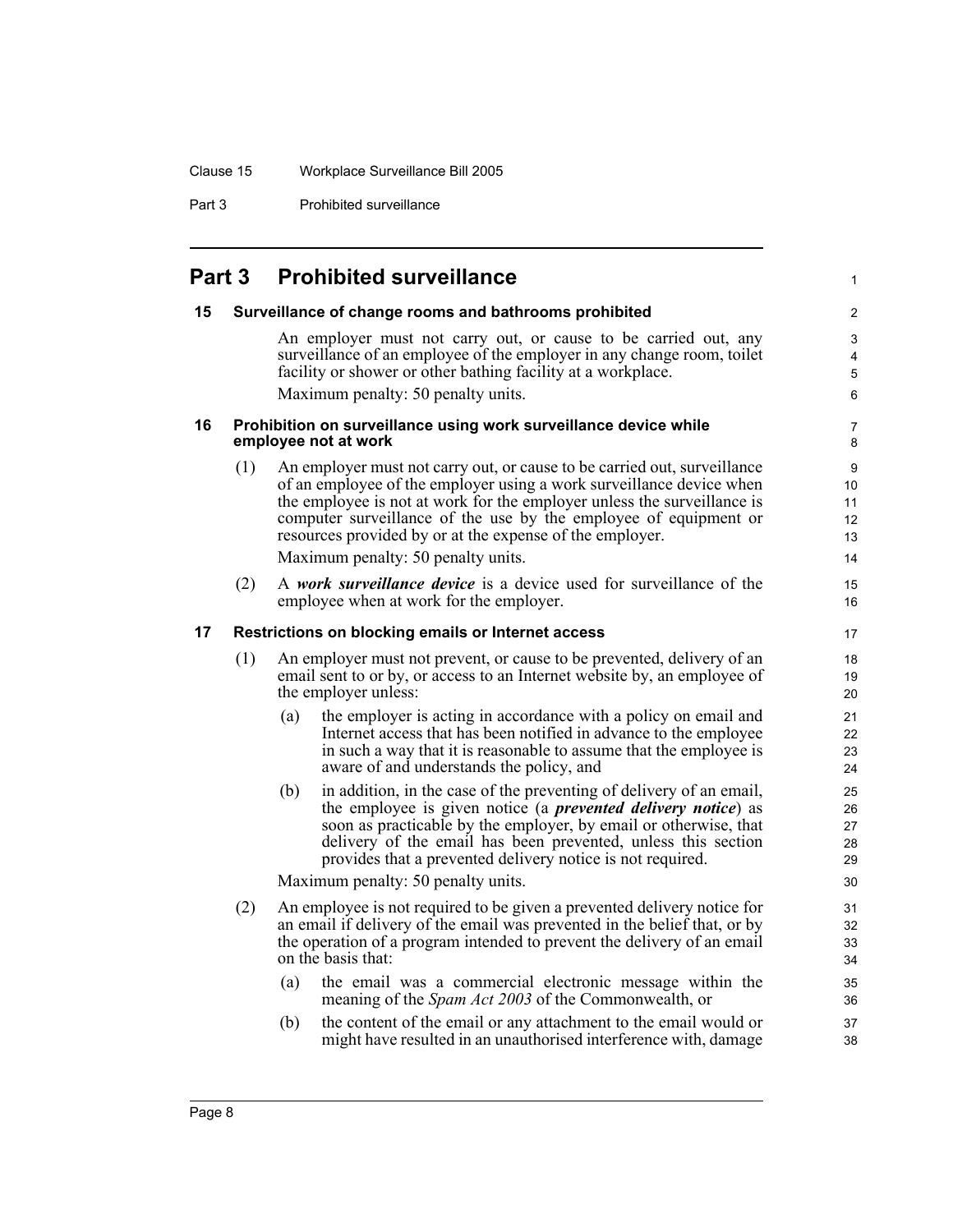| Workplace Surveillance Bill 2005 | Clause 17 |
|----------------------------------|-----------|
| Prohibited surveillance          | Part 3    |
|                                  |           |

to or operation of a computer or computer network operated by the employer or of any program run by or data stored on such a computer or computer network, or

- (c) the email or any attachment to the email would be regarded by reasonable persons as being, in all the circumstances, menacing, harassing or offensive.
- (3) An employee is not required to be given a prevented delivery notice for an email sent by the employee if the employer was not aware (and could not reasonably be expected to be aware) of the identity of the employee who sent the email or that the email was sent by an employee.
- (4) An employer's policy on email and Internet access cannot provide for preventing delivery of an email or access to a website merely because:
	- (a) the email was sent by or on behalf of an industrial organisation of employees or an officer of such an organisation, or
	- (b) the website or email contains information relating to industrial matters (within the meaning of the *Industrial Relations Act 1996*).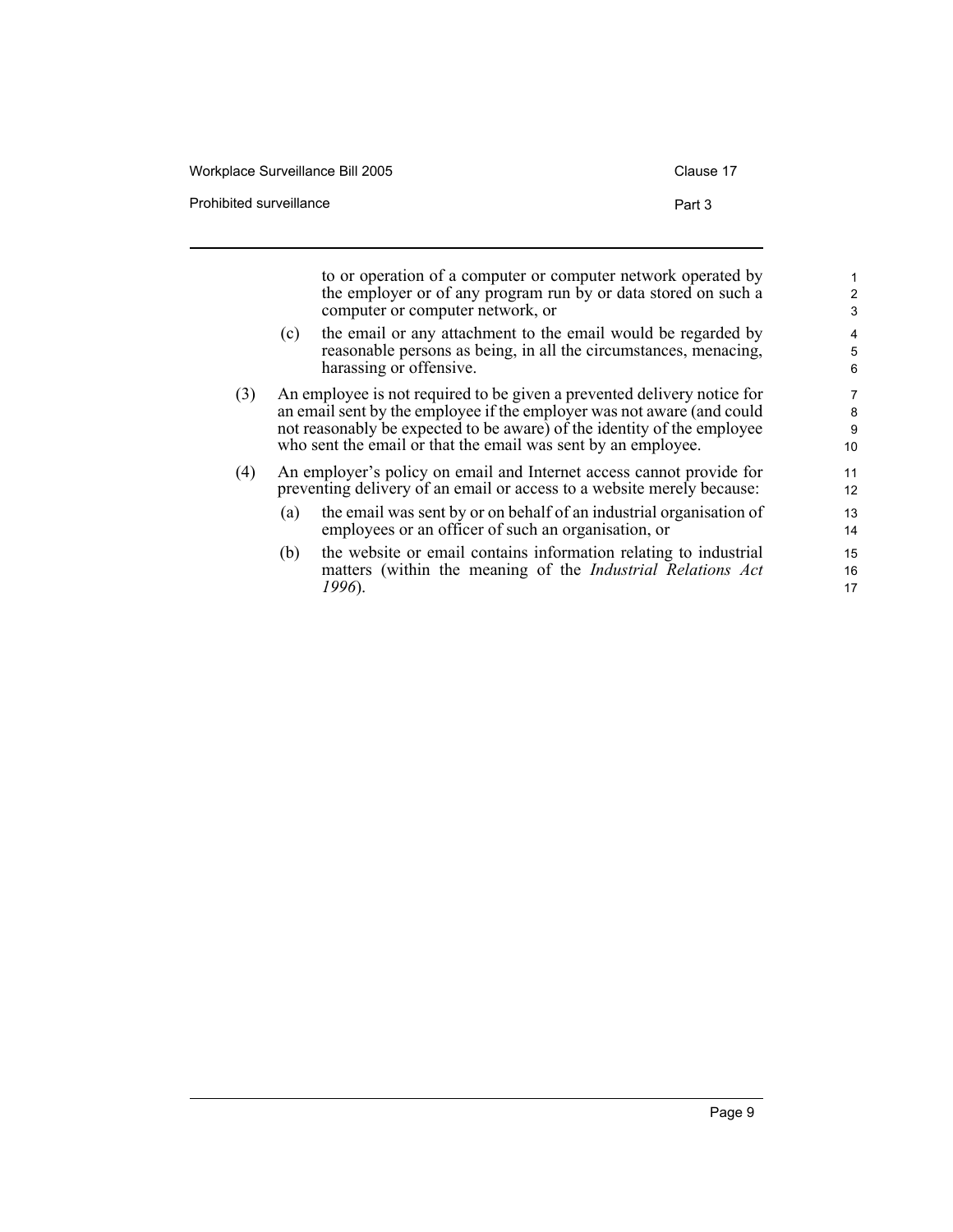Part 4 Covert surveillance of employees at work

## <span id="page-19-0"></span>**Part 4 Covert surveillance of employees at work**

#### <span id="page-19-1"></span>**Division 1 Restrictions on covert surveillance**

#### <span id="page-19-2"></span>**18 Covert surveillance prohibited without covert surveillance authority**

An employer must not carry out, or cause to be carried out, covert surveillance of an employee while the employee is at work for the employer unless the surveillance is authorised by a covert surveillance authority.

1

 $\mathfrak{p}$ 

Maximum penalty: 50 penalty units.

#### <span id="page-19-3"></span>**19 What covert surveillance authority authorises**

- (1) A covert surveillance authority that is issued to an employer or employer's representative authorises the covert surveillance generally of any employees while at work for the employer but only for the purpose of establishing whether or not one or more particular employees are involved in any unlawful activity while at work for the employer.
- (2) The authority conferred is subject to the following conditions:
	- (a) a condition that the conduct of the covert surveillance authorised by the authority must be overseen by a surveillance supervisor for the authority,
	- (b) any other conditions imposed on the authority by or under this Act.

#### (3) A covert surveillance authority does not authorise the carrying out, or causing to be carried out, of covert surveillance of any employee:

- (a) for the purpose of monitoring the employee's work performance, or
- (b) in any change room, toilet facility or shower or other bathing facility.

#### <span id="page-19-4"></span>**20 Exceptions—law enforcement, correctional centres, courts, casino**

It is not an offence under this Part:

- (a) for a member or officer of a law enforcement agency to carry out, or cause to be carried out, surveillance in the exercise of a function conferred or imposed on the member or officer by or under any other Act or law, or
- (b) for a person to carry out, or cause to be carried out, camera surveillance in a correctional centre or in any other place where a person is in lawful custody, or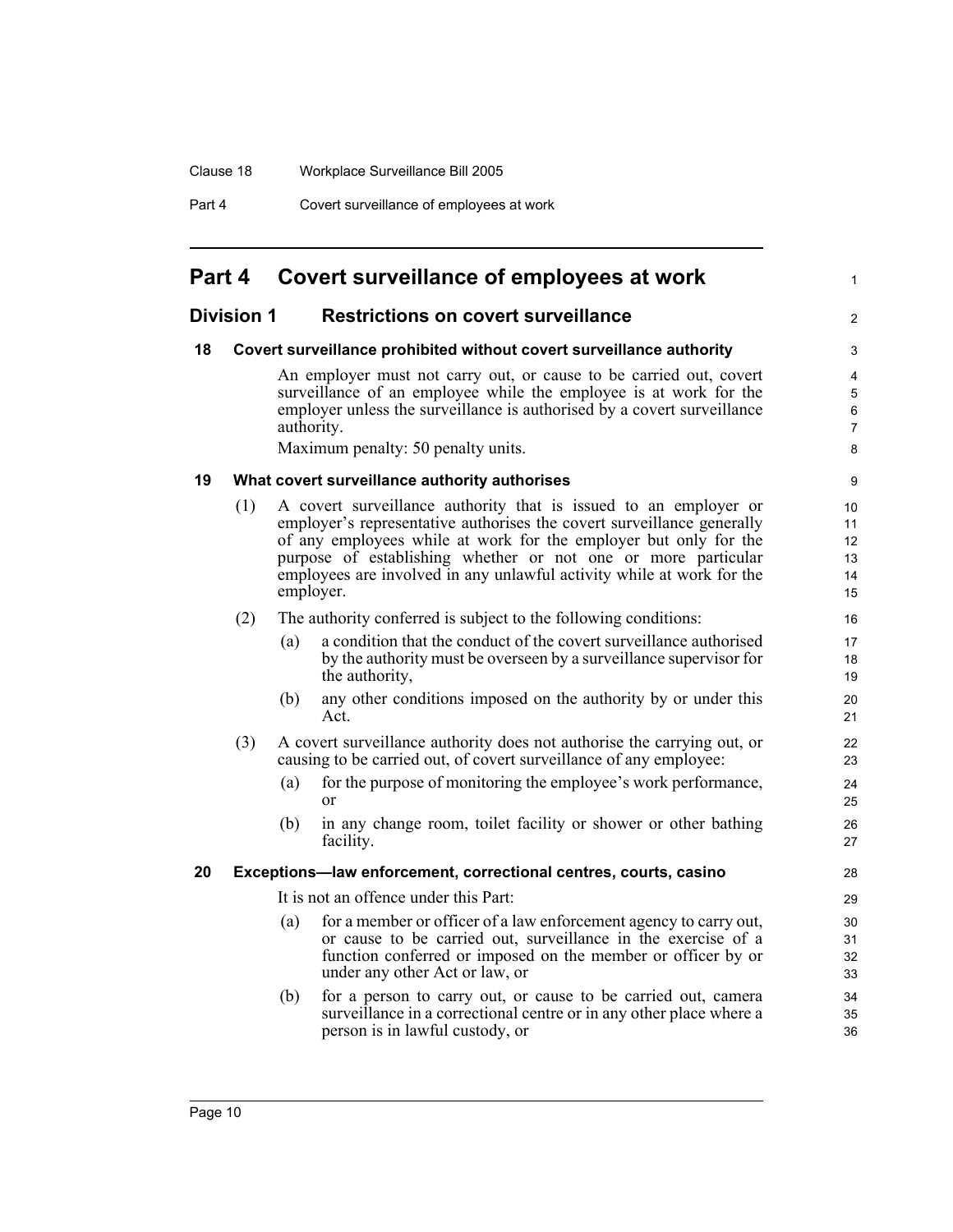Covert surveillance of employees at work example of the Part 4 (c) for a person to carry out, or cause to be carried out, camera surveillance for the purpose of monitoring operations carried out

> (d) for a person to carry out, or cause to be carried out, camera surveillance of any legal proceedings or proceedings before a law enforcement agency in the exercise of a function conferred or imposed on the person by or under any other Act or law.

in a casino in accordance with the *Casino Control Act 1992*, or

#### <span id="page-20-0"></span>**21 Defence—surveillance for security of the workplace**

- (1) It is a defence to a prosecution for an offence against this Part involving the covert surveillance of an employee at a workplace of an employer for the employer to prove that:
	- (a) the surveillance was carried out, or caused to be carried out, solely for the purpose of ensuring the security of the workplace or persons in it and that surveillance of any employee was extrinsic to that purpose, and
	- (b) there was a real and significant likelihood of the security of the workplace or persons in it being jeopardised if covert surveillance was not carried out, and
	- (c) the employer notified employees at the workplace (or a body representing a substantial number of the employees) in writing of the intended surveillance for that purpose before it was carried out.
- (2) Evidence of any surveillance record made as a consequence of surveillance of employees in the workplace for the purpose referred to in this section that is unrelated to the security of the workplace or persons in the workplace is not to be admitted in evidence in any disciplinary or legal proceedings against an employee unless the desirability of admitting the evidence outweighs the undesirability of admitting evidence that has been obtained in the way in which the evidence was obtained.

#### <span id="page-20-2"></span><span id="page-20-1"></span>**Division 2 Covert surveillance authorities**

#### **22 Application for covert surveillance authority**

(1) An employer or employer's representative may apply to a Magistrate for the issue to the employer of an authority authorising covert surveillance generally of employees while at work for the employer for the purpose of establishing whether one or more particular employees are involved in any unlawful activity while at work for the employer.

#### Workplace Surveillance Bill 2005 Clause 21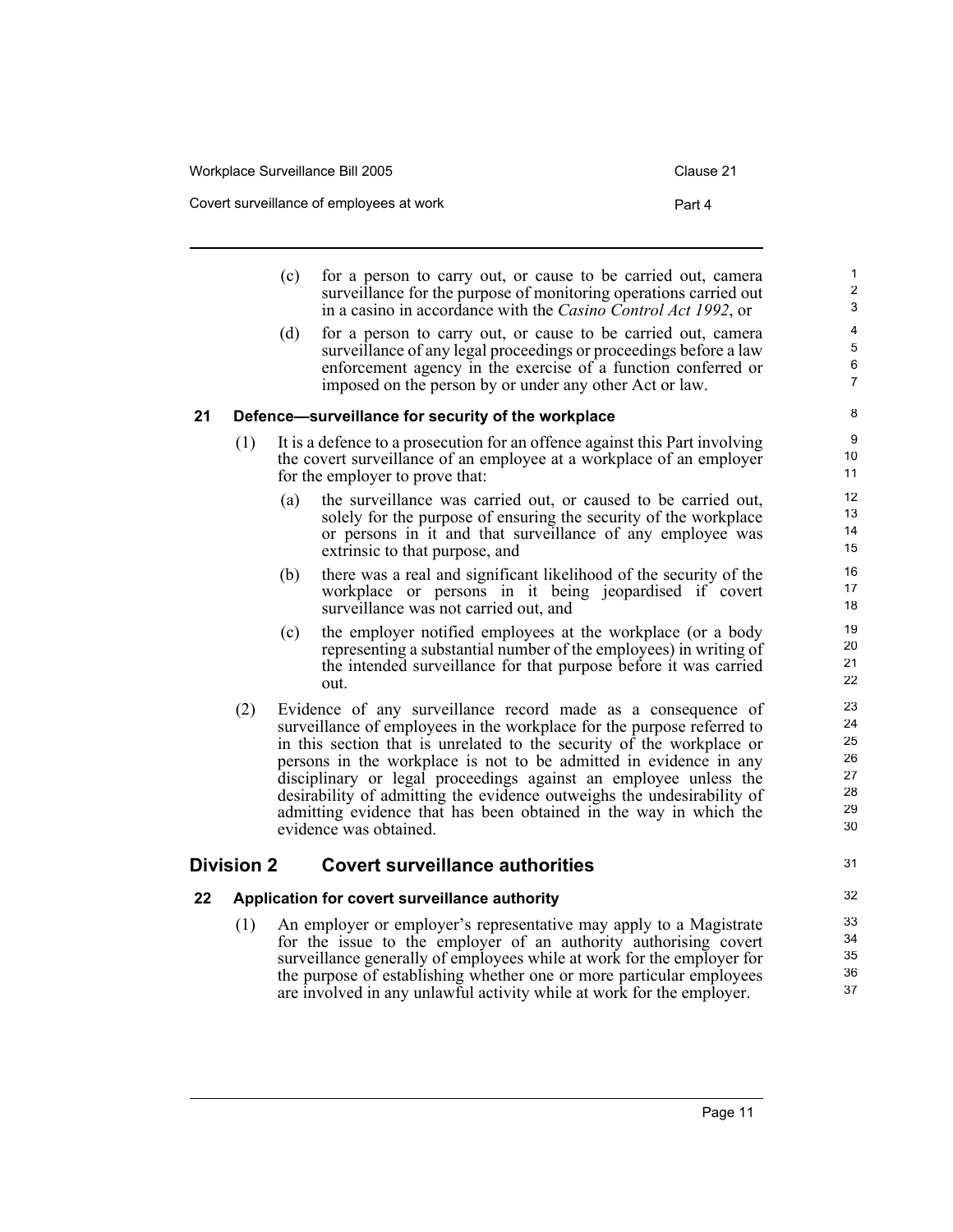#### Clause 22 Workplace Surveillance Bill 2005

Part 4 Covert surveillance of employees at work

| (2) |     | The application for the authority must include the following:                                                                                                                                                                                                                                                                                          | $\mathbf{1}$                       |
|-----|-----|--------------------------------------------------------------------------------------------------------------------------------------------------------------------------------------------------------------------------------------------------------------------------------------------------------------------------------------------------------|------------------------------------|
|     | (a) | a statement of the grounds the employer or employer's<br>representative has for suspecting that a particular employee is or<br>employees are involved in unlawful activity, together with the<br>names of those employees (unless it is not practicable to name<br>them),                                                                              | $\overline{c}$<br>3<br>4<br>5<br>6 |
|     | (b) | a statement as to whether other managerial or investigative<br>procedures have been undertaken to detect the unlawful activity<br>and what has been their outcome,                                                                                                                                                                                     | $\overline{7}$<br>8<br>9           |
|     | (c) | the names of the employees or (if it is not practicable to name<br>them) a description of the group or class of employees who will<br>regularly or ordinarily be the subject of the covert surveillance,                                                                                                                                               | 10<br>11<br>12 <sup>2</sup>        |
|     | (d) | a description of the premises, place, computer, vehicle or other<br>thing that will regularly or ordinarily be the subject of the covert<br>surveillance,                                                                                                                                                                                              | 13<br>14<br>15                     |
|     | (e) | a statement as to the kind of covert surveillance (camera,<br>computer or tracking) that is proposed to be conducted,                                                                                                                                                                                                                                  | 16<br>17                           |
|     | (f) | the dates and times during which the covert surveillance is<br>proposed to be conducted,                                                                                                                                                                                                                                                               | 18<br>19                           |
|     | (g) | a statement as to whether any previous application for a covert<br>surveillance authority has been made in respect of the proposed<br>covert surveillance and a statement as to the results of the<br>application and of any covert surveillance conducted under a<br>covert surveillance authority issued as a result of the previous<br>application, | 20<br>21<br>22<br>23<br>24<br>25   |
|     | (h) | in the case of an application made by an employer's<br>representative, verification acceptable to the Magistrate of the<br>employer's authority for the person to act as an employer's<br>representative for the purposes of the covert surveillance<br>operation.                                                                                     | 26<br>27<br>28<br>29<br>30         |
| (3) |     | The regulations may require an application for an authority to include<br>other specified information and may require the application to be in a<br>form prescribed by the regulations.                                                                                                                                                                | 31<br>32<br>33                     |
| (4) |     | An application for an authority must also nominate one or more persons<br>to oversee the conduct of covert surveillance to be authorised by the<br>authority.                                                                                                                                                                                          | 34<br>35<br>36                     |
| (5) |     | A Magistrate must not issue an authority unless the information given<br>by the applicant in or in connection with the application is verified<br>before the Magistrate on oath or affirmation or by affidavit.                                                                                                                                        | 37<br>38<br>39                     |
| (6) |     | A Magistrate may administer an oath or affirmation or take an affidavit<br>for the purposes of an application for an authority.                                                                                                                                                                                                                        | 40<br>41                           |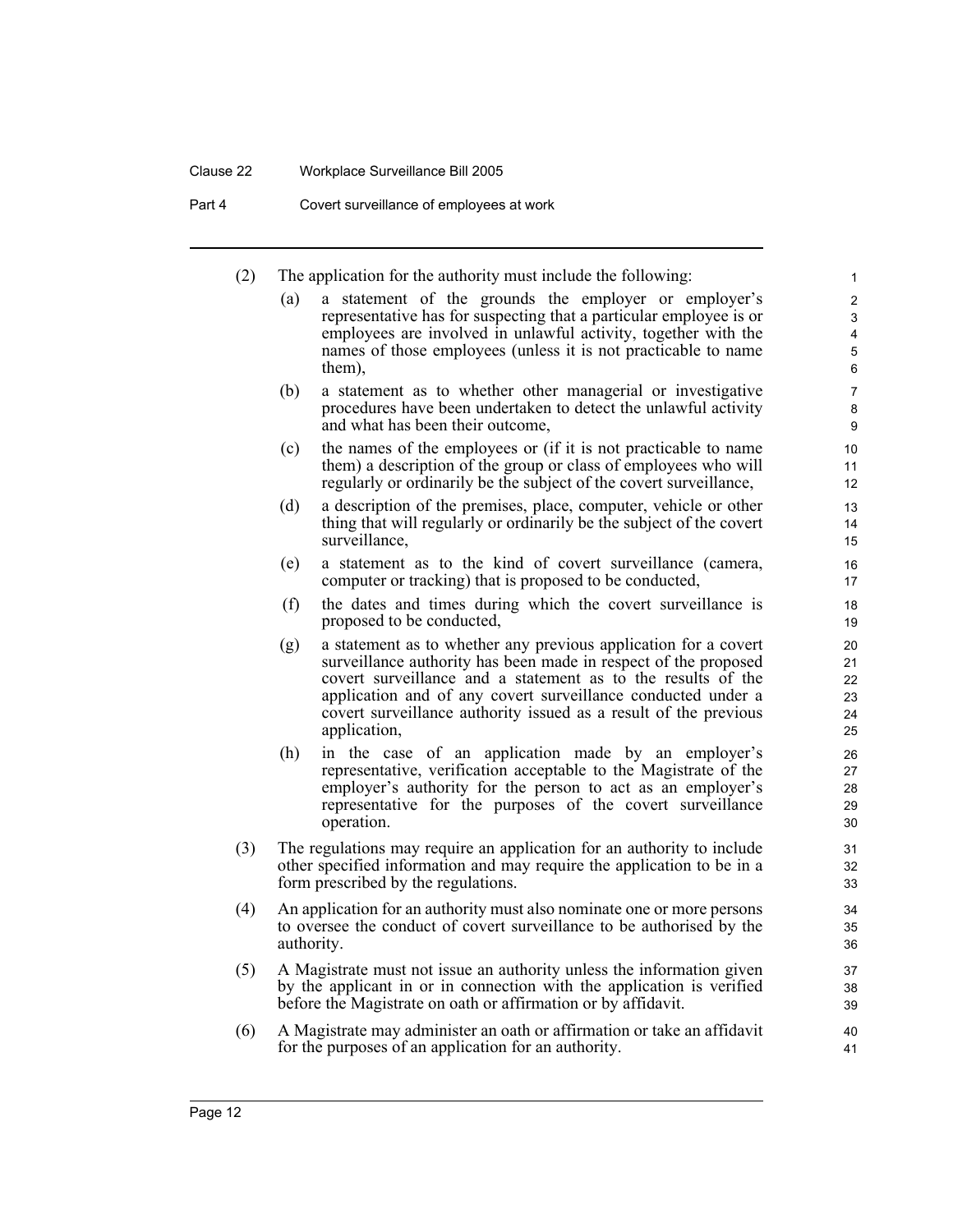| Workplace Surveillance Bill 2005         | Clause 23 |
|------------------------------------------|-----------|
| Covert surveillance of employees at work | Part 4    |

(7) The applicant must provide (either orally or in writing) such further information as the Magistrate requires concerning the grounds on which the authority is being sought.

#### <span id="page-22-0"></span>**23 Dealing with application**

An application for a covert surveillance authority must be dealt with in the absence of the public but is otherwise to be dealt with, subject to this Part and the regulations, in such manner as is decided by the Magistrate to whom the application is made.

#### <span id="page-22-1"></span>**24 Grounds for issue of covert surveillance authority**

- (1) A Magistrate must not issue a covert surveillance authority unless the Magistrate is satisfied that the application for the authority shows that reasonable grounds exist to justify its issue.
- (2) When determining whether there are reasonable grounds to issue a covert surveillance authority, a Magistrate must have regard to the seriousness of the unlawful activity with which the application is concerned.
- (3) When determining whether there are reasonable grounds to issue a covert surveillance authority authorising covert surveillance of a recreation room, meal room or any other area at a workplace where employees are not directly engaged in work, a Magistrate must have regard to the affected employees' heightened expectation of privacy when in such an area.

#### <span id="page-22-2"></span>**25 Privacy must be considered**

A Magistrate must not issue a covert surveillance authority unless the Magistrate has had regard to whether covert surveillance of the employee or employees concerned might unduly intrude on their privacy or the privacy of any other person.

#### <span id="page-22-3"></span>**26 Surveillance supervisor**

- (1) When a Magistrate issues a covert surveillance authority, the Magistrate is to designate one or more persons to be surveillance supervisors for the authority, to oversee the conduct of surveillance operations under the authority.
- (2) The Magistrate is not to designate a person as a surveillance supervisor unless satisfied that the person has qualifications or experience that suit the person to be responsible for overseeing the conduct of the surveillance operations to be authorised by the authority.
- (3) If the authority is to authorise covert surveillance of a recreation room, meal room or any other area at a workplace where employees are not

1  $\mathfrak{p}$ 3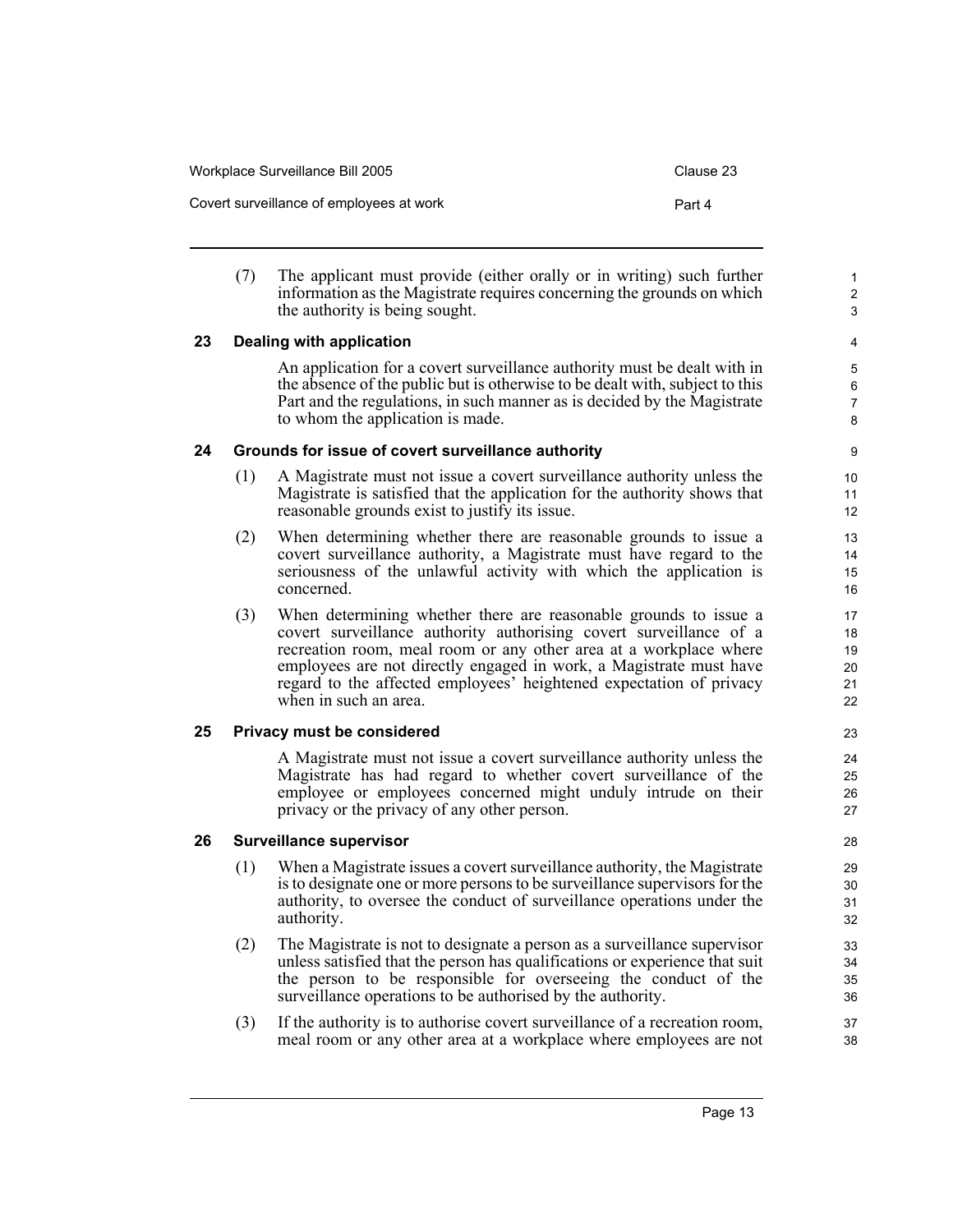#### Clause 27 Workplace Surveillance Bill 2005

Part 4 Covert surveillance of employees at work

directly engaged in work, the Magistrate must also be satisfied that each person designated as a surveillance supervisor is competent and fit to oversee the conduct of the surveillance in such an area, and is capable of adequately accommodating in the conduct of the operation the employees' heightened expectation of privacy.

#### <span id="page-23-0"></span>**27 Form of covert surveillance authority**

- (1) A covert surveillance authority is to be in the form prescribed by the regulations.
- (2) The authority is to specify the following:
	- (a) the purpose for which it authorises the carrying out of covert surveillance,
	- (b) the names of the employee or employees suspected of involvement in the unlawful activity with which the authority is concerned,
	- (c) the kind of covert surveillance (camera, computer or tracking) that it authorises and the equipment authorised to be used for that surveillance,
	- (d) the dates on which and the times during which covert surveillance is authorised to be carried out,
	- (e) where practicable, the name of any person who is likely to be the subject of the covert surveillance,
	- (f) the premises, place, computer, vehicle or other thing that is to be the subject of the covert surveillance,
	- (g) the name of each person who is designated as a surveillance supervisor to oversee the conduct of the covert surveillance,
	- (h) the period for which the authority remains in force,
	- (i) the requirements of sections 34 (Report on use of authority) and 36 (Covert surveillance records may be used or disclosed for relevant purpose only),
	- (j) the conditions to which the authority is subject.

#### <span id="page-23-1"></span>**28 Duration and conditions of covert surveillance authority**

(1) A covert surveillance authority, unless sooner cancelled, remains in force for the period (not exceeding 30 days or such other period as may be prescribed by the regulations) specified in the authority.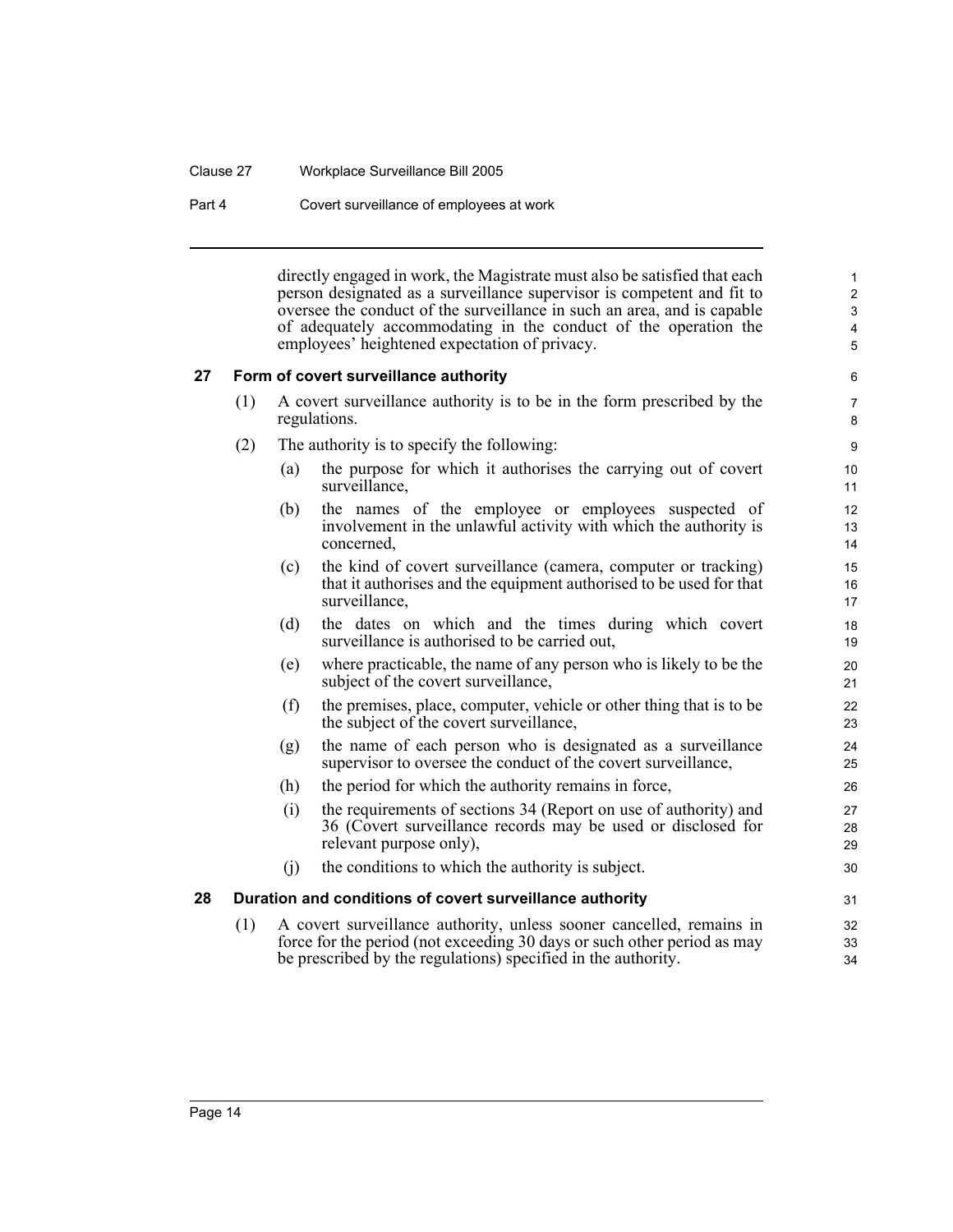| Workplace Surveillance Bill 2005         | Clause 28 |
|------------------------------------------|-----------|
| Covert surveillance of employees at work | Part 4    |

- (2) A covert surveillance authority is subject to the following conditions:
	- (a) except as provided by paragraph (b), a surveillance supervisor for the authority and any of his or her supervisees must not give any other person access to any surveillance record made as a consequence of the covert surveillance,
	- (b) a surveillance supervisor for the authority and any of his or her supervisees may supply the employer, or employer's representative, only with any portions of a surveillance record made as a consequence of the covert surveillance that are relevant to establishing the involvement of any employee in an unlawful activity while at work for the employer in accordance with the authority conferred by the authority or for identifying or detecting any other unlawful activity at a workplace of the employer or of an employee while at work for the employer,
	- (c) a surveillance supervisor for the authority must erase or destroy (or cause a supervisee to erase or destroy) within 3 months of the expiry of the authority all parts of surveillance records made by the surveillance supervisor or his or her supervisees as a consequence of the covert surveillance that are not required for evidentiary purposes,
	- (d) if, as a consequence of the carrying out of covert surveillance of an employee, the employer or employer's representative takes, or proposes to take, any detrimental action against the employee, the employer or employer's representative must, within a reasonable period after being requested to do so by the employee (or his or her lawyers), give the employee (and his or her lawyers, if any) access to any part of the surveillance record supplied to the employer or employer's representative that relates to the employee or the detrimental action,
	- (e) such other conditions as are prescribed by the regulations or specified in the authority.
- (3) In this section:

*detrimental action* means action causing, comprising or involving any of the following:

- (a) discrimination, disadvantage or adverse treatment in relation to employment,
- (b) dismissal from, or prejudice in, employment,
- (c) a disciplinary proceeding.

*supervisee*, in relation to a surveillance supervisor, means any person conducting covert surveillance under the oversight of the surveillance supervisor.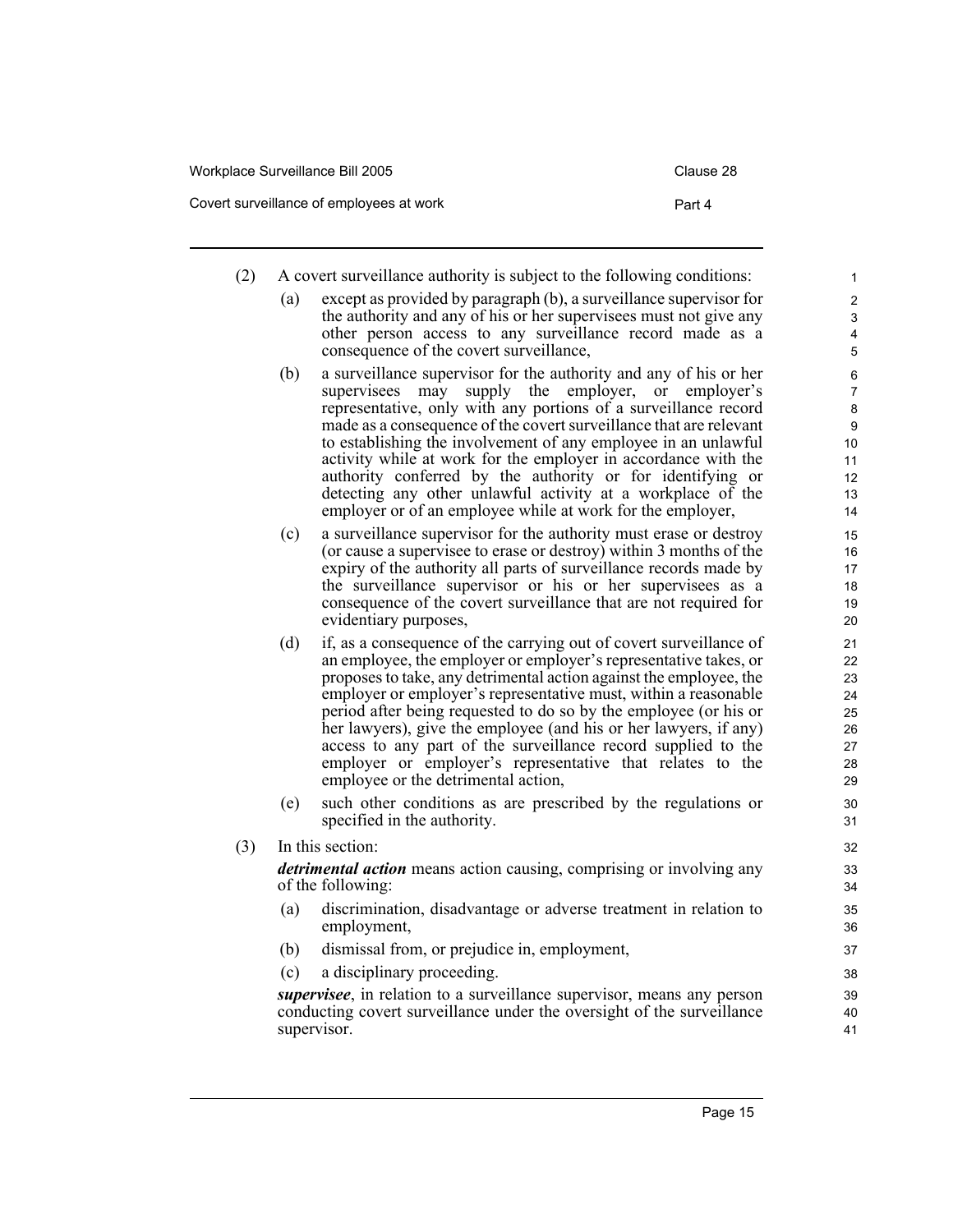#### Clause 29 Workplace Surveillance Bill 2005

Part 4 Covert surveillance of employees at work

#### <span id="page-25-0"></span>**29 Contravention of condition of authority**

A person who carries out or causes the carrying out of surveillance authorised by a covert surveillance authority must not contravene or cause the contravention of any condition of the covert surveillance authority.

Maximum penalty: 50 penalty units.

#### <span id="page-25-1"></span>**30 Variation or cancellation of authority**

- (1) A Magistrate may at any time vary or cancel a covert surveillance authority (whether issued by that Magistrate or another Magistrate).
- (2) A Magistrate may vary or cancel an authority on the Magistrate's own initiative or on application made by any employee, employer or other person affected by the authority.
- (3) The Magistrate may deal with an application for the variation or cancellation of an authority, subject to this Part and the regulations, in such manner as is decided by the Magistrate.

#### <span id="page-25-2"></span>**31 Further application for authority after refusal**

If an application by a person for a covert surveillance authority is refused by the Magistrate, a further application in respect of the same surveillance cannot be made unless the further application provides additional relevant information.

#### <span id="page-25-3"></span>**32 Records relating to covert surveillance authority**

- (1) A Magistrate who issues, varies or cancels a covert surveillance authority is to cause a record to be made of all relevant particulars of the issue, variation or cancellation of the authority and the grounds on which the Magistrate has relied to justify the issue, variation or cancellation.
- (2) The Magistrate is to take all reasonable steps to preserve the confidentiality of information contained in such records and the privacy of any persons concerned. However, this subsection does not prevent the Magistrate from supplying any information to the Minister that is required for the purposes of a report under section 41 (Annual report).
- (3) The regulations may make provision for or with respect to:
	- (a) the keeping of records in connection with the issue of covert surveillance authorities, and
	- (b) the inspection of any such records, and
	- (c) any other matter in connection with any such records.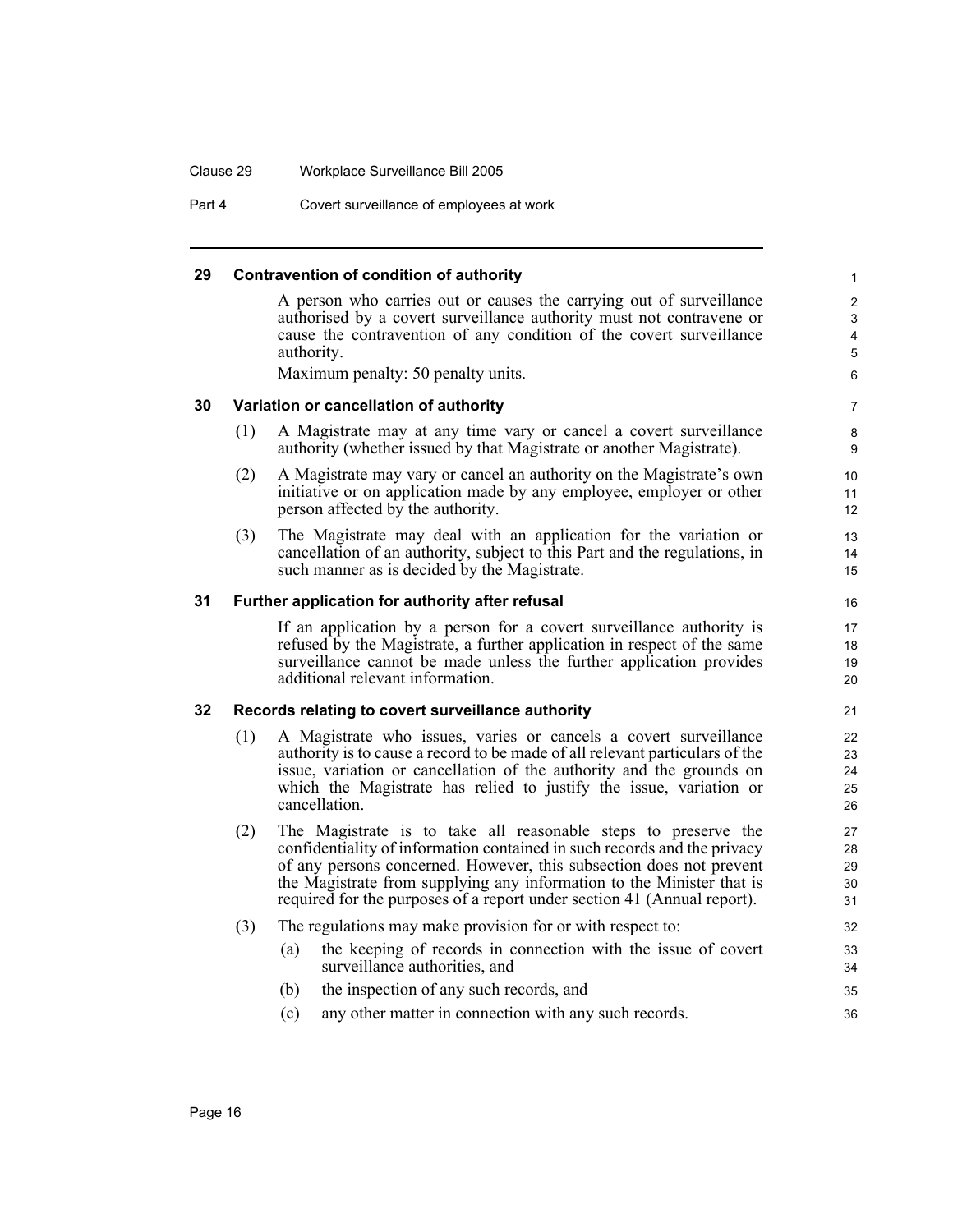| Workplace Surveillance Bill 2005         | Clause 33 |
|------------------------------------------|-----------|
| Covert surveillance of employees at work | Part 4    |

#### <span id="page-26-0"></span>**33 Defects in authority**

A covert surveillance authority is not invalidated by any defect, other than a defect that affects the substance of the authority in a material particular.

#### <span id="page-26-1"></span>**34 Report on use of authority**

| (1) | The employer or employer's representative to whom a covert                                                                                                                                |
|-----|-------------------------------------------------------------------------------------------------------------------------------------------------------------------------------------------|
|     | surveillance authority is issued must furnish a report in compliance with<br>this section to the Magistrate who issued the authority within 30 days<br>after the expiry of the authority. |

Maximum penalty: 20 penalty units.

- (2) The report is to be in writing, setting out briefly the result of the surveillance carried out and specifying the following:
	- (a) if practicable, the name of any employee who was the subject of the surveillance,
	- (b) the period during which the surveillance was conducted,
	- (c) details of the type of surveillance device used and of the type of place where any surveillance device was installed or used,
	- (d) whether any surveillance device has been removed and, if not, why not,
	- (e) details of the conditions of the covert surveillance authority,
	- (f) details of any surveillance record made as a consequence of the surveillance,
	- (g) any action taken or proposed to be taken in light of the information obtained,
	- (h) any reason why an employee who was the subject of the surveillance should not be informed of the surveillance,
	- (i) details of any previous use of covert surveillance in connection with suspected unlawful activity with which the authority is concerned.
- (3) The regulations may require the report to include other specified information and may require the report to be in a form prescribed by the regulations.
- (4) If the Magistrate who issued a covert surveillance authority has died, has ceased to be a Magistrate or is absent, the report is to be furnished to another Magistrate.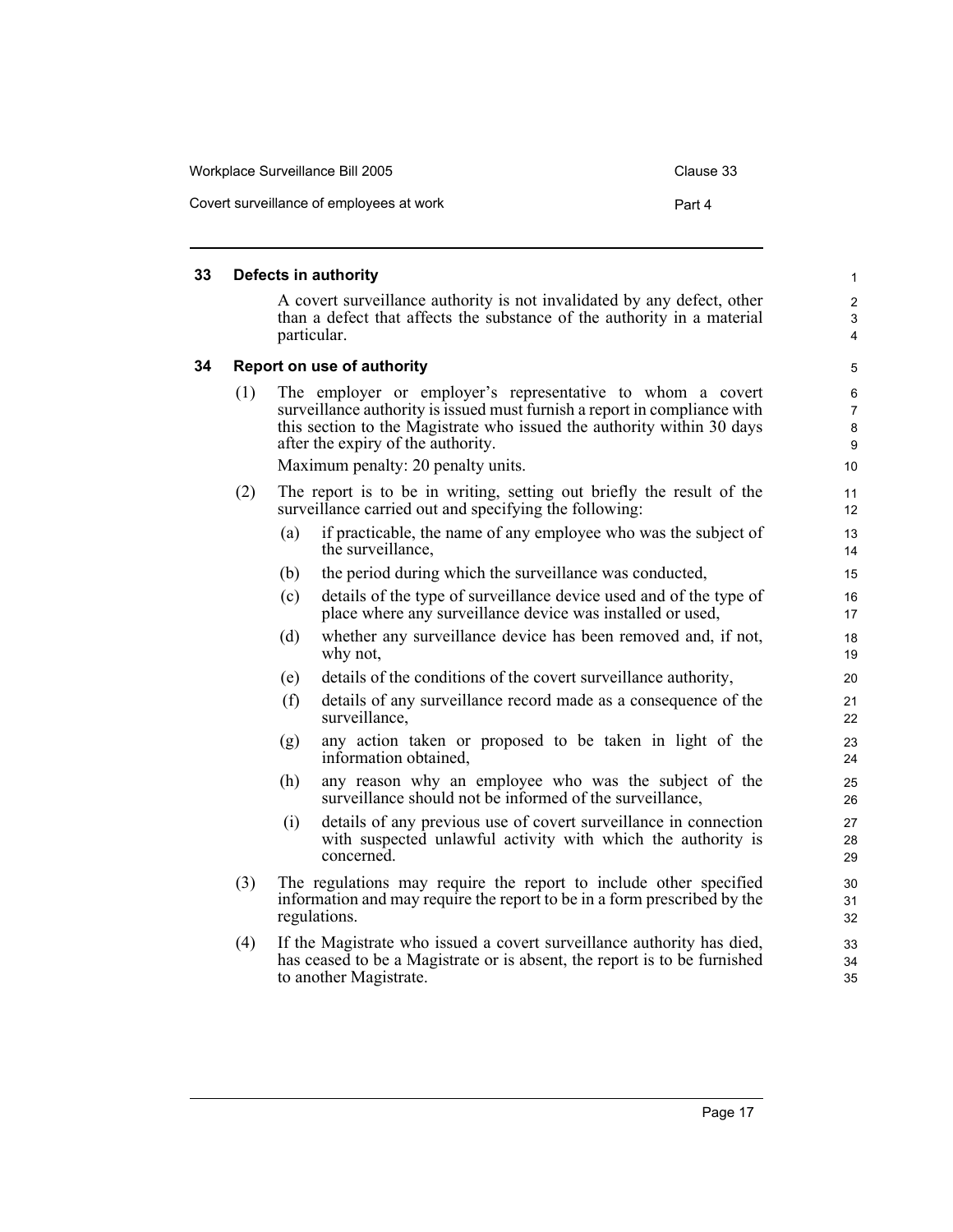#### Clause 35 Workplace Surveillance Bill 2005

Part 4 Covert surveillance of employees at work

- (5) The Magistrate to whom the report is furnished may make such orders as the Magistrate thinks appropriate with respect to the use or disclosure of any surveillance record made as a consequence of surveillance conducted in accordance with the authority, including either or both of the following orders:
	- (a) an order that a surveillance record made as a consequence of the surveillance be delivered up to the Magistrate to be kept in the custody of the Magistrate or dealt with as the Magistrate may otherwise order,

20

- (b) an order that a specified person or body be informed of the surveillance and given access to, or to part of, any surveillance record made as a consequence of the surveillance.
- (6) A Magistrate must make an order under subsection (5) (b) in favour of a person who was the subject of surveillance unless the Magistrate is satisfied that there is good reason for not making the order.
- (7) In considering whether there is good reason for not making an order under subsection (5) (b) in favour of a person, the Magistrate is to give consideration to whether the surveillance was justified and whether the surveillance was an unnecessary interference with privacy.

#### <span id="page-27-0"></span>**Division 3 Covert surveillance records**

#### <span id="page-27-1"></span>**35 Storage of surveillance records of covert surveillance**

(1) Any surveillance supervisor who oversees the conduct of covert surveillance under the authority of a covert surveillance authority must take such security safeguards as are reasonable in the circumstances to ensure that any surveillance record made as a consequence of the covert surveillance that is in the possession or under the control of the surveillance supervisor is protected against loss or unauthorised access or use.

Maximum penalty: 20 penalty units.

(2) An employer or employer's representative to whom a covert surveillance authority is issued is to ensure that any portion of a surveillance record made as a consequence of covert surveillance under the authority that is in the possession or under the control of the employer or employer's representative is protected against loss or unauthorised access or use.

Maximum penalty: 20 penalty units.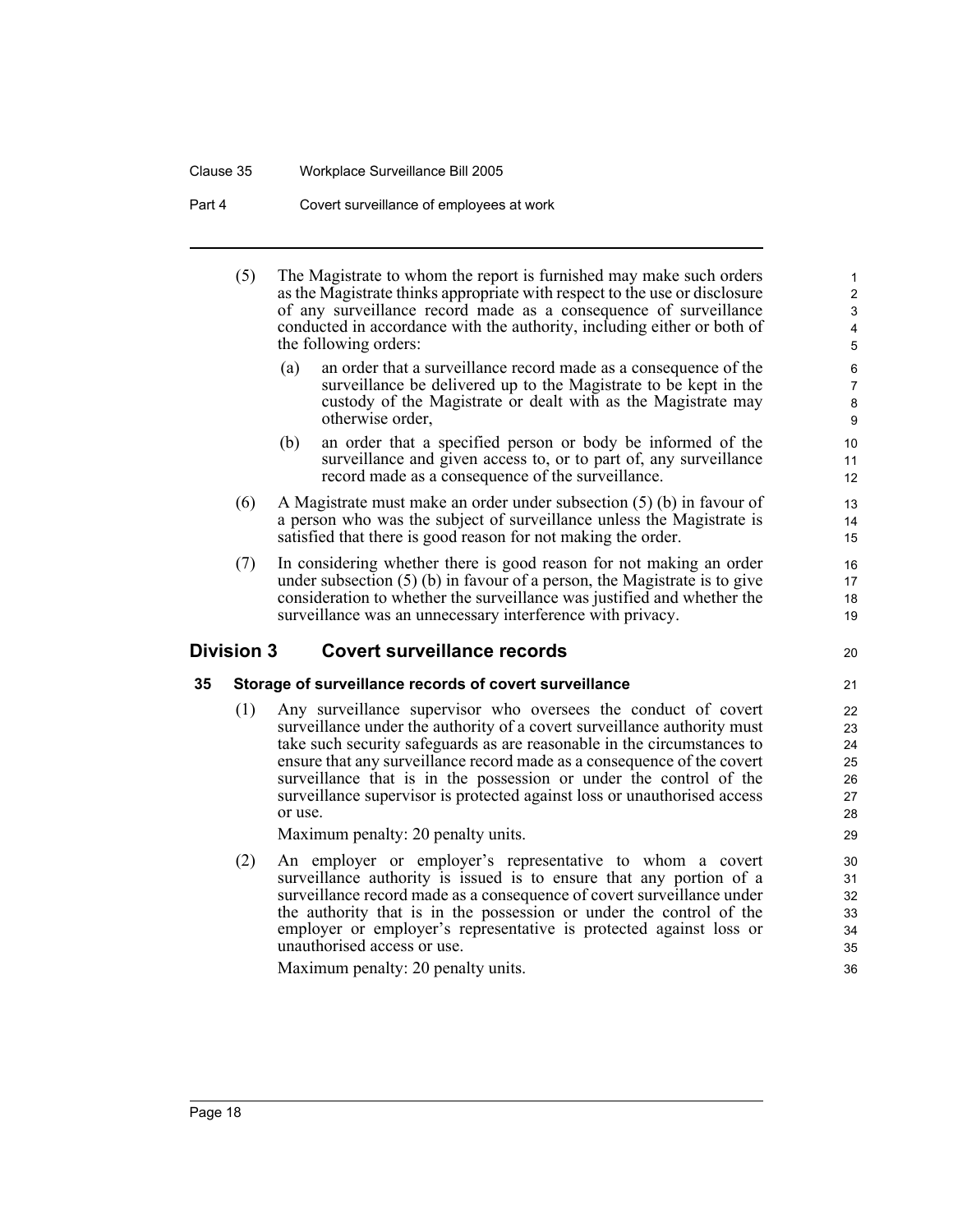| Workplace Surveillance Bill 2005         | Clause 36 |
|------------------------------------------|-----------|
| Covert surveillance of employees at work | Part 4    |

#### <span id="page-28-0"></span>**36 Covert surveillance records may be used or disclosed for relevant purpose only**

(1) A person must not make use of or disclose to another person surveillance information or a surveillance record knowing or having reasonable cause to suspect that the information has been obtained or the record made as a result, direct or indirect, of covert surveillance of an employee while at work for an employer carried out or caused to be carried out by the employer unless that use or disclosure is for a relevant purpose as provided by this section.

Maximum penalty: 20 penalty units.

- (2) If the covert surveillance of an employee was authorised by a covert surveillance authority issued to an employer, only the following use or disclosure of the surveillance information or record is for a relevant purpose:
	- (a) use or disclosure that is authorised or required by the conditions of the covert surveillance authority or an order of a Magistrate under section 34,
	- (b) use or disclosure for a purpose that is directly or indirectly related to establishing whether or not an employee is involved in unlawful activity while at work for the employer in accordance with the authority conferred by the covert surveillance authority,
	- (c) use or disclosure for a purpose that is directly or indirectly related to taking disciplinary action or legal proceedings against an employee as a consequence of any alleged unlawful activity while at work for the employer,
	- (d) use or disclosure for a purpose that is directly or indirectly related to establishing security arrangements or taking other measures to prevent or minimise the opportunity for unlawful activity while at work for the employer of a kind identified by the surveillance record to occur while at work for the employer,
	- (e) use or disclosure that is reasonably believed to be necessary to avert an imminent threat of serious violence to persons or of substantial damage to property,
	- (f) disclosure to a member or officer of a law enforcement agency for use in connection with the detection, investigation or prosecution of an offence,
	- (g) use by a member or officer of a law enforcement agency for any purpose in connection with the detection, investigation or prosecution of an offence,
	- (h) use or disclosure for a purpose that is directly or indirectly related to the taking of proceedings for an offence,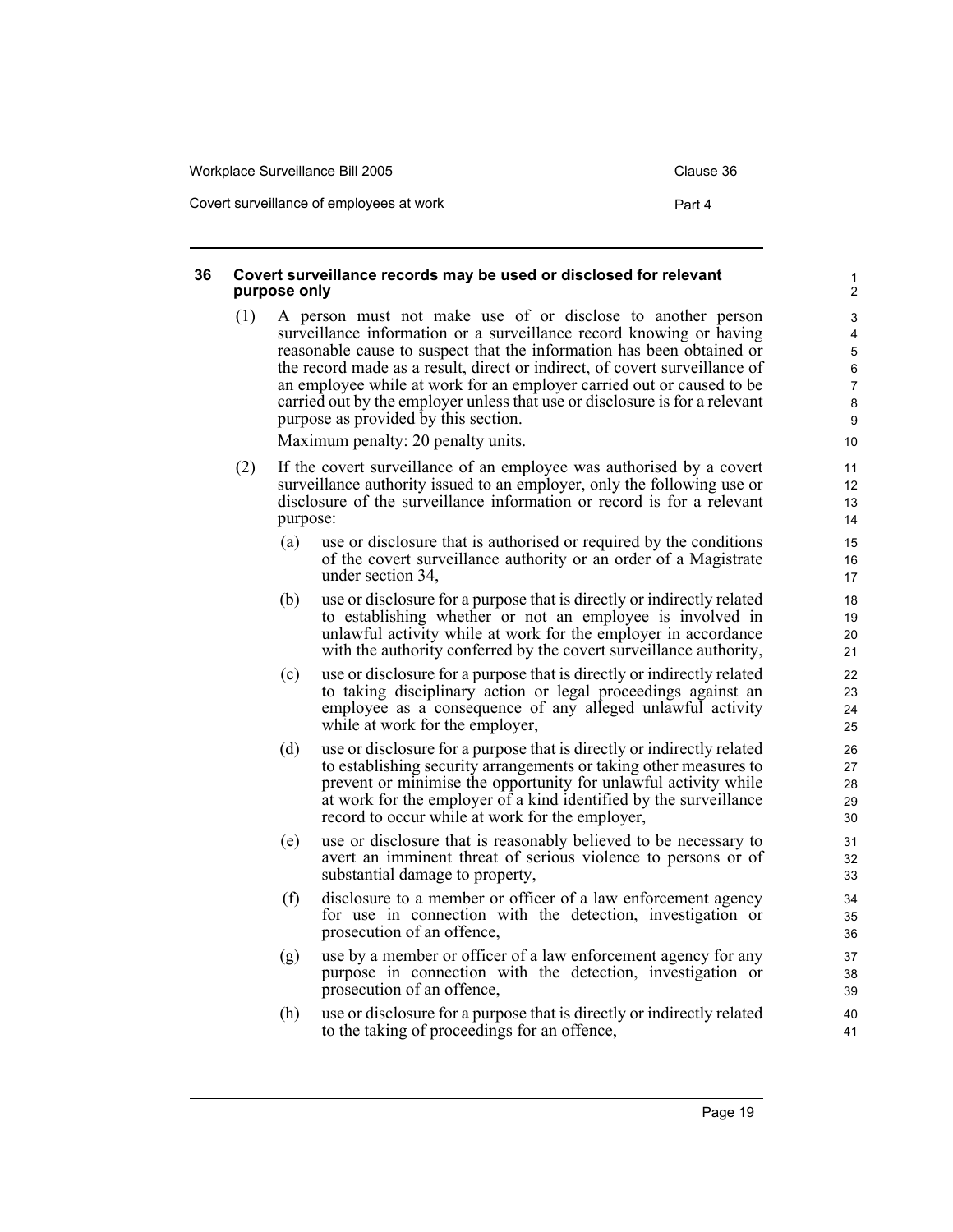#### Clause 37 Workplace Surveillance Bill 2005

Part 4 Covert surveillance of employees at work

(i) use or disclosure for a purpose that is directly or indirectly related to taking any other action authorised or required by or under this Act.

- (3) If the covert surveillance of an employee was not authorised by a covert surveillance authority, only the following use or disclosure of the information or record is for a relevant purpose:
	- (a) disclosure to a member or officer of a law enforcement agency for use in connection with the detection, investigation or prosecution of an offence,
	- (b) use or disclosure for a purpose that is directly or indirectly related to the taking of proceedings for an offence,
	- (c) use by a member or officer of a law enforcement agency for any purpose in connection with the detection, investigation or prosecution of an offence.

#### <span id="page-29-0"></span>**37 Information obtained inadvertently pursuant to authority**

- (1) Information that has inadvertently or unexpectedly come to the knowledge of a person as a direct or indirect result of the carrying out of covert surveillance authorised by a covert surveillance authority is, for the purposes of any determination by a court as to admissibility of evidence in criminal proceedings before the court, not considered to have been obtained in contravention of section 18 (Covert surveillance prohibited without covert surveillance authority).
- (2) Subsection (1) does not apply if the court is of the opinion that the application on the basis of which the covert surveillance authority was granted was not made in good faith.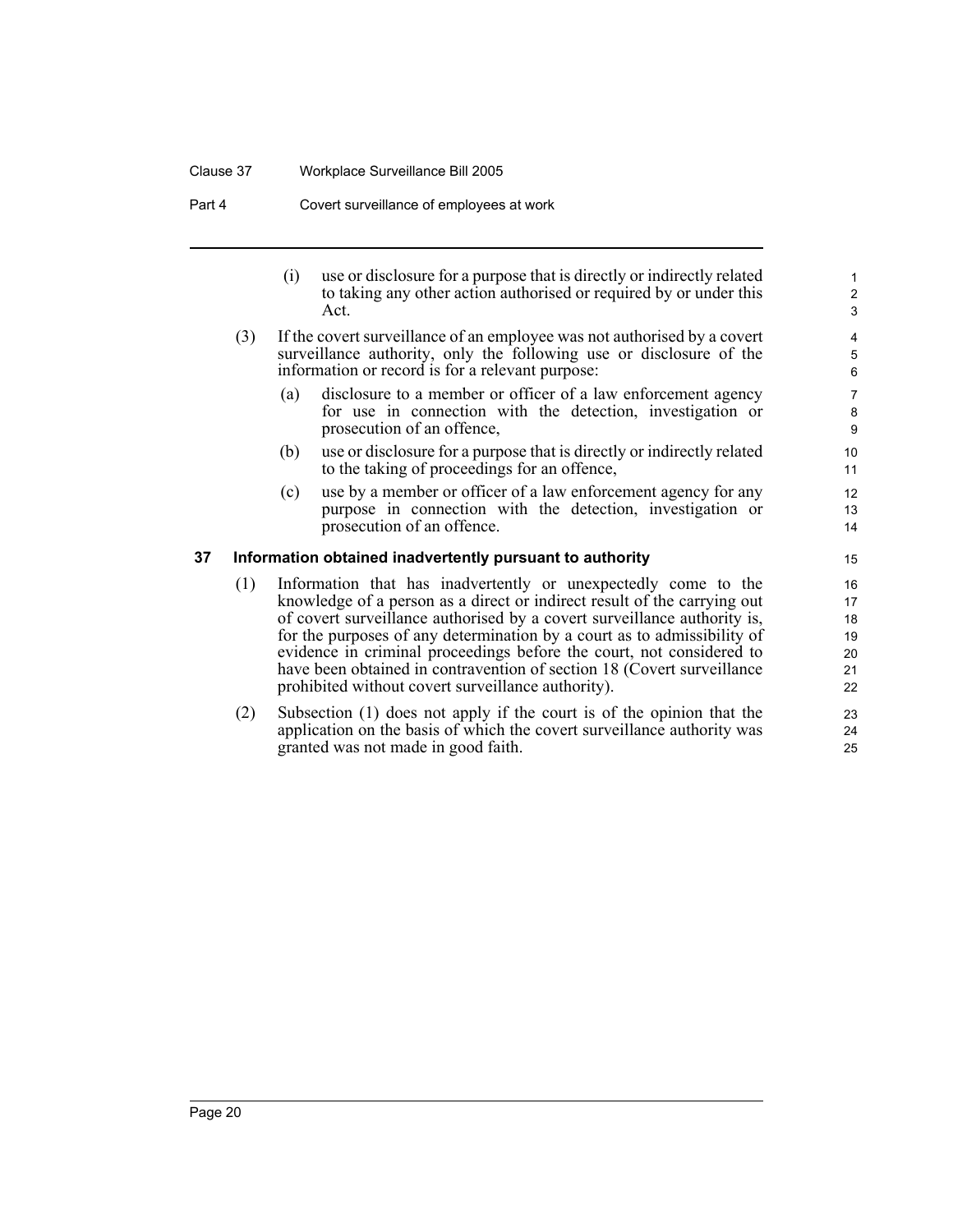Workplace Surveillance Bill 2005 Clause 38

<span id="page-30-4"></span><span id="page-30-3"></span><span id="page-30-2"></span><span id="page-30-1"></span><span id="page-30-0"></span>**Part 5 Miscellaneous 38 Commonwealth laws** This Act does not apply to anything done under the authority of a warrant or other authority under the *Telecommunications (Interception) Act 1979* of the Commonwealth or any other law of the Commonwealth. **39 Functions under Act of Magistrates** The imposition of a function on a Magistrate under this Act is not a conferral of jurisdiction on Local Courts. **40 Application to judicial member of Industrial Relations Commission** (1) An applicant for a covert surveillance authority who is aggrieved by a decision of a Magistrate to refuse to issue or to vary or cancel a covert surveillance authority may make an application to a judicial member of the Industrial Relations Commission (a *judicial member*) to issue, vary or cancel the authority. (2) An employee affected by a covert surveillance authority who is aggrieved by a decision of a Magistrate to refuse to vary or cancel a covert surveillance authority may make an application to a judicial member to vary or cancel the authority. (3) The application must be made within 30 days after the decision is given or within such further period as the judicial member allows. (4) Part 4 applies to or in respect of the issue, variation or cancellation of a covert surveillance authority by a judicial member to whom an application is made under this section in the same way as it applies to the issue, variation or cancellation of such an authority by a Magistrate. (5) An application to a Magistrate for the issue or for a variation or cancellation of an authority is taken (for the purposes only of an application under this section) to have been refused if it is not decided within the period of 30 days after the making of the application to the Magistrate. (6) The imposition of a function on a judicial member under this section is not a conferral of jurisdiction on the Industrial Relations Commission. **41 Annual report** (1) The Minister must, as soon as practicable after 31 December in each year, prepare a report in respect of operations pursuant to covert surveillance authorities during the year and table the report, or cause it to be tabled, in both Houses of Parliament as soon as practicable after it is prepared. 1 2 3 4 5 6 7 8 9 10 11 12 13 14 15 16 17 18 19 20 21 22 23 24 25 26 27 28 29 30 31 32 33 34 35 36 37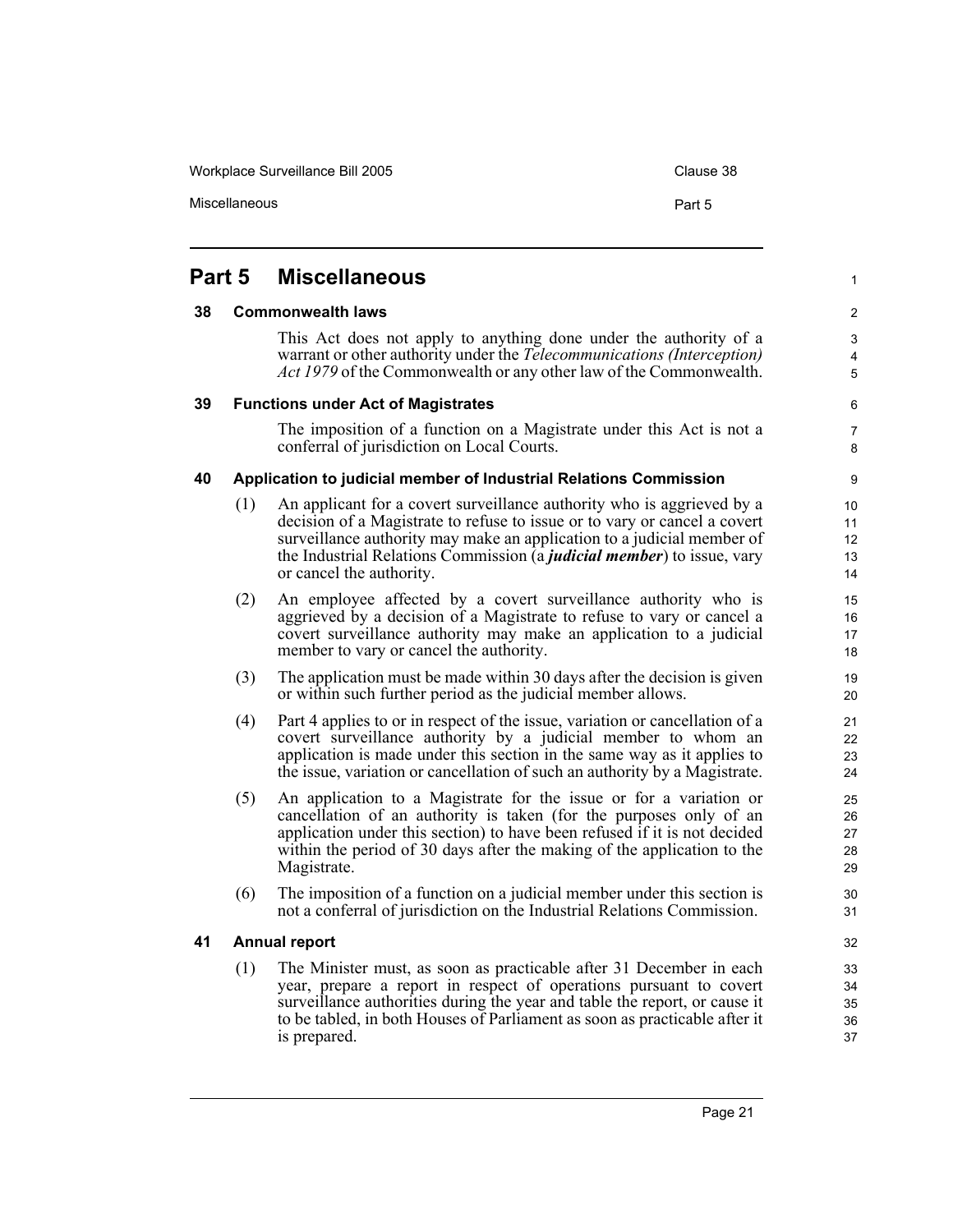Part 5 Miscellaneous

- (2) A report under this section:
	- (a) must include details of the number of covert surveillance authorities sought, and the number of such authorities issued (together with a breakdown of the kinds of surveillance to which those issued authorities related), during the year to which the report relates, and

36 37 38

(b) may report on such other matters relating to covert surveillance authorities and the use of covert surveillance as the Minister considers appropriate.

#### <span id="page-31-0"></span>**42 Offences by corporations**

- (1) If a corporation contravenes any provision of this Act or the regulations, each person who is a director of the corporation or who is concerned in the management of the corporation is taken to have contravened the same provision if the person knowingly authorised or permitted the contravention.
- (2) A person may be proceeded against and convicted under a provision pursuant to subsection (1) whether or not the corporation has been proceeded against or convicted under that provision.
- (3) Nothing in this section affects the liability imposed on a corporation for an offence committed by the corporation under this Act or the regulations.

#### <span id="page-31-1"></span>**43 Regulations**

- (1) The Governor may make regulations, not inconsistent with this Act, for or with respect to any matter that by this Act is required or permitted to be prescribed or that is necessary or convenient to be prescribed for carrying out or giving effect to this Act.
- (2) In particular, the regulations may make provision for or with respect to:
	- (a) the use, possession, storage and destruction of any surveillance records made in the course of covert surveillance of the activities of an employee, and
	- (b) applications for the issue, variation and cancellation of covert surveillance authorities and how such applications are to be dealt with.
- (3) A regulation may create an offence punishable by a penalty not exceeding 5 penalty units.

#### <span id="page-31-2"></span>**44 Summary procedure for offences**

(1) Proceedings for an offence under this Act or the regulations may be dealt with summarily before a Local Court.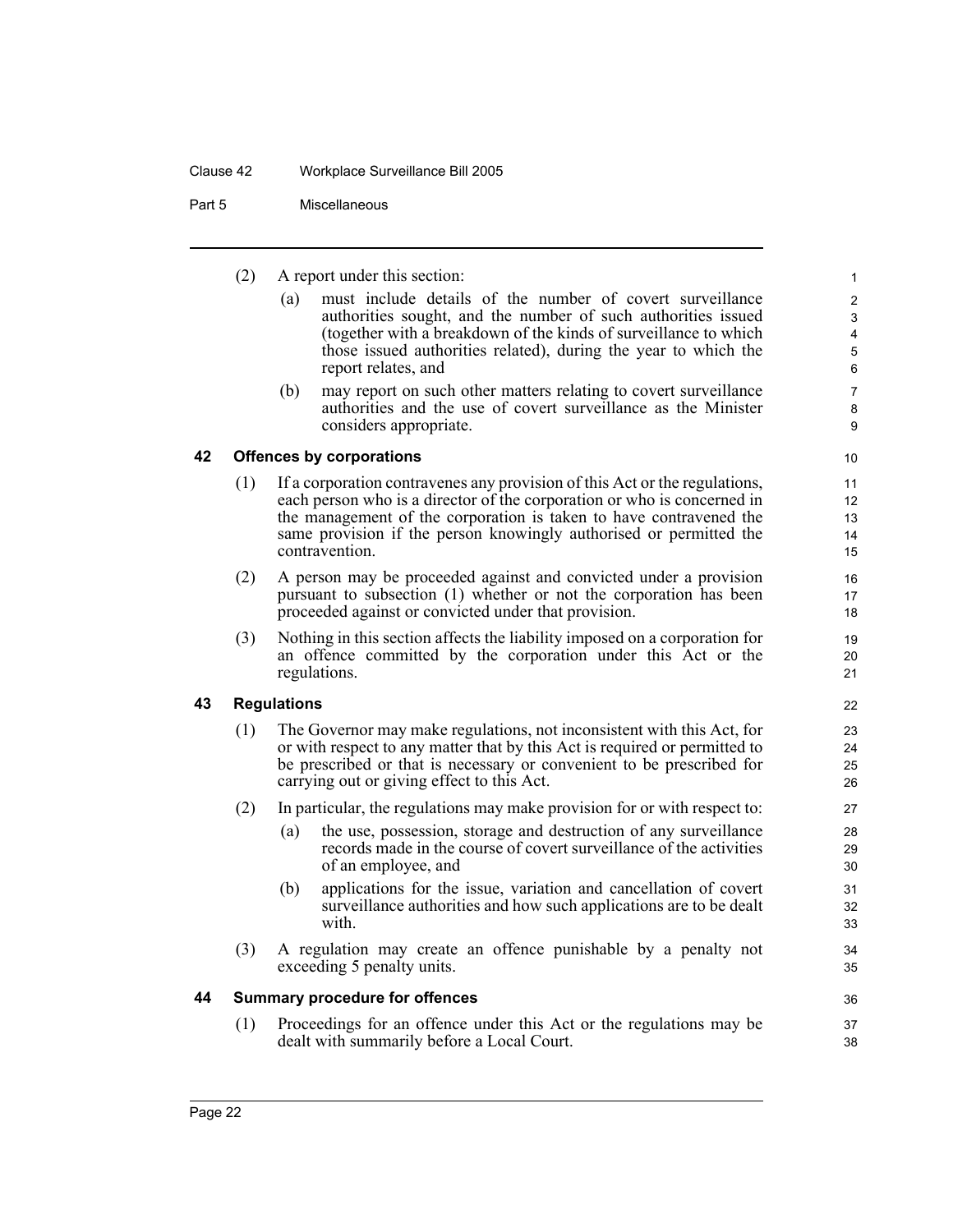|  | Workplace Surveillance Bill 2005 |  |
|--|----------------------------------|--|
|--|----------------------------------|--|

<span id="page-32-3"></span><span id="page-32-2"></span><span id="page-32-1"></span><span id="page-32-0"></span>

|    | (2)            | The provisions of section 197 of the <i>Industrial Relations Act 1996</i> , and<br>of the regulations under that Act, relating to appeals from, and the<br>stating of a case by, a Local Court to the Industrial Relations<br>Commission in Court Session apply to proceedings before a Local<br>Court for offences against this Act. | $\mathbf{1}$<br>2<br>$\mathfrak{S}$<br>4<br>5 |
|----|----------------|---------------------------------------------------------------------------------------------------------------------------------------------------------------------------------------------------------------------------------------------------------------------------------------------------------------------------------------|-----------------------------------------------|
| 45 |                | <b>Authority to prosecute</b>                                                                                                                                                                                                                                                                                                         | 6                                             |
|    | (1)            | Proceedings for an offence against this Act or the regulations may be<br>instituted only:                                                                                                                                                                                                                                             | $\overline{7}$<br>8                           |
|    |                | with the written consent of the Minister, or<br>(a)                                                                                                                                                                                                                                                                                   | 9                                             |
|    |                | (b)<br>with the written consent of an officer prescribed by the<br>regulations, or                                                                                                                                                                                                                                                    | 10<br>11                                      |
|    |                | by the secretary of an industrial organisation of employees any<br>(c)<br>member or members of which are concerned in the matter to<br>which the proceedings relate, or                                                                                                                                                               | 12<br>13<br>14                                |
|    |                | (d)<br>by a person who was the subject of the surveillance with which<br>the alleged offence is concerned.                                                                                                                                                                                                                            | 15<br>16                                      |
|    | (2)            | In proceedings for an offence against this Act or the regulations, a<br>consent to institute the proceedings, purporting to have been signed by<br>the Minister or a prescribed officer, is evidence of that consent without<br>proof of the signature of the Minister or prescribed officer.                                         | 17<br>18<br>19<br>20                          |
| 46 |                | Savings and transitional provisions                                                                                                                                                                                                                                                                                                   | 21                                            |
|    |                | Schedule 1 has effect.                                                                                                                                                                                                                                                                                                                | 22                                            |
| 47 | <b>Repeals</b> |                                                                                                                                                                                                                                                                                                                                       | 23                                            |
|    |                | The following are repealed:                                                                                                                                                                                                                                                                                                           | 24                                            |
|    |                | Workplace Video Surveillance Act 1998                                                                                                                                                                                                                                                                                                 | 25                                            |
|    |                | Workplace Video Surveillance Regulation 1999                                                                                                                                                                                                                                                                                          | 26                                            |
| 48 |                | <b>Review of Act</b>                                                                                                                                                                                                                                                                                                                  | 27                                            |
|    | (1)            | The Minister is to review this Act to determine whether the policy<br>objectives of the Act remain valid and whether the terms of the Act<br>remain appropriate for securing those objectives.                                                                                                                                        | 28<br>29<br>30                                |
|    | (2)            | The review is to be undertaken as soon as possible after the period of<br>5 years from the date of assent to this Act.                                                                                                                                                                                                                | 31<br>32                                      |
|    | (3)            | A report on the outcome of the review is to be tabled in each House of<br>Parliament within 12 months after the end of the period of 5 years.                                                                                                                                                                                         | 33<br>34                                      |
|    |                |                                                                                                                                                                                                                                                                                                                                       |                                               |

Miscellaneous **Part 5**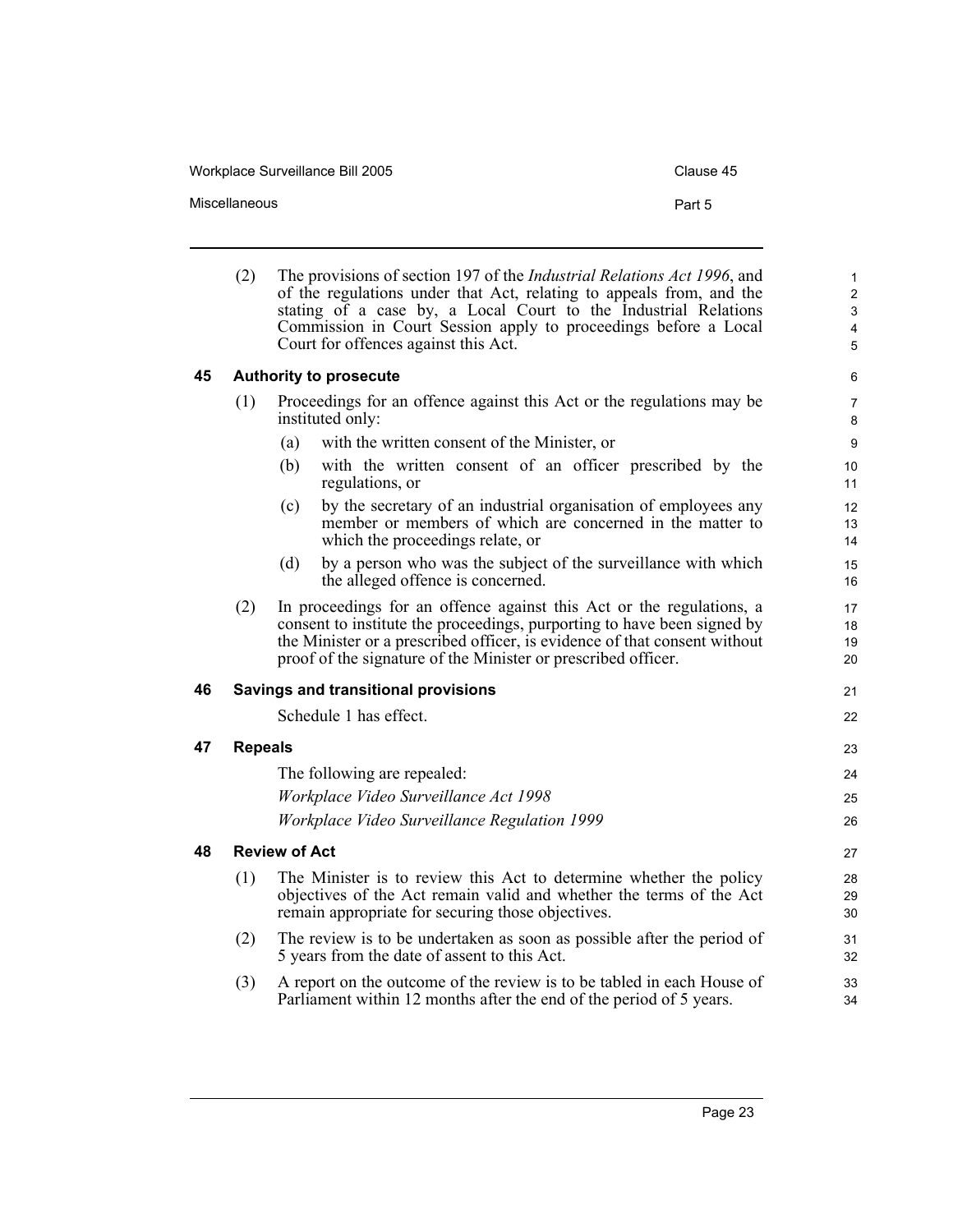Schedule 1 Savings and transitional provisions

## <span id="page-33-0"></span>**Schedule 1 Savings and transitional provisions**

(Section 46)

|              |     | (Section 46)                                                                                                                                                                                                                                                      | $\overline{2}$           |
|--------------|-----|-------------------------------------------------------------------------------------------------------------------------------------------------------------------------------------------------------------------------------------------------------------------|--------------------------|
| Part 1       |     | <b>Preliminary</b>                                                                                                                                                                                                                                                | 3                        |
| 1            |     | <b>Regulations</b>                                                                                                                                                                                                                                                | 4                        |
|              | (1) | The regulations may contain provisions of a savings or transitional<br>nature consequent on the enactment of the following Acts:<br>this Act                                                                                                                      | 5<br>6<br>$\overline{7}$ |
|              | (2) | Any such provision may, if the regulations so provide, take effect from<br>the date of assent to the Act concerned or a later date.                                                                                                                               | 8<br>9                   |
|              | (3) | To the extent to which any such provision takes effect from a date that<br>is earlier than the date of its publication in the Gazette, the provision<br>does not operate so as:                                                                                   | 10<br>11<br>12           |
|              |     | to affect, in a manner prejudicial to any person (other than the<br>(a)<br>State or an authority of the State), the rights of that person<br>existing before the date of its publication, or                                                                      | 13<br>14<br>15           |
|              |     | to impose liabilities on any person (other than the State or an<br>(b)<br>authority of the State) in respect of anything done or omitted to<br>be done before the date of its publication.                                                                        | 16<br>17<br>18           |
|              |     |                                                                                                                                                                                                                                                                   |                          |
| Part 2       |     | Provisions consequent on enactment of this<br>Act                                                                                                                                                                                                                 | 19<br>20                 |
| $\mathbf{2}$ |     | <b>Definition</b>                                                                                                                                                                                                                                                 | 21                       |
|              |     | In this Part:<br><b>repealed Act</b> means the Workplace Video Surveillance Act 1998.                                                                                                                                                                             | 22<br>23                 |
| 3            |     | Covert surveillance authorities under repealed Act                                                                                                                                                                                                                | 24                       |
|              |     | A covert surveillance authority in force under Part 3 of the repealed Act<br>immediately before the repeal of section 9 of that Act (or issued<br>pursuant to clause 4 of this Schedule) is taken to be a covert surveillance<br>authority issued under this Act. | 25<br>26<br>27<br>28     |
| 4            | Act | Pending applications for covert surveillance authorities under repealed                                                                                                                                                                                           | 29<br>30                 |